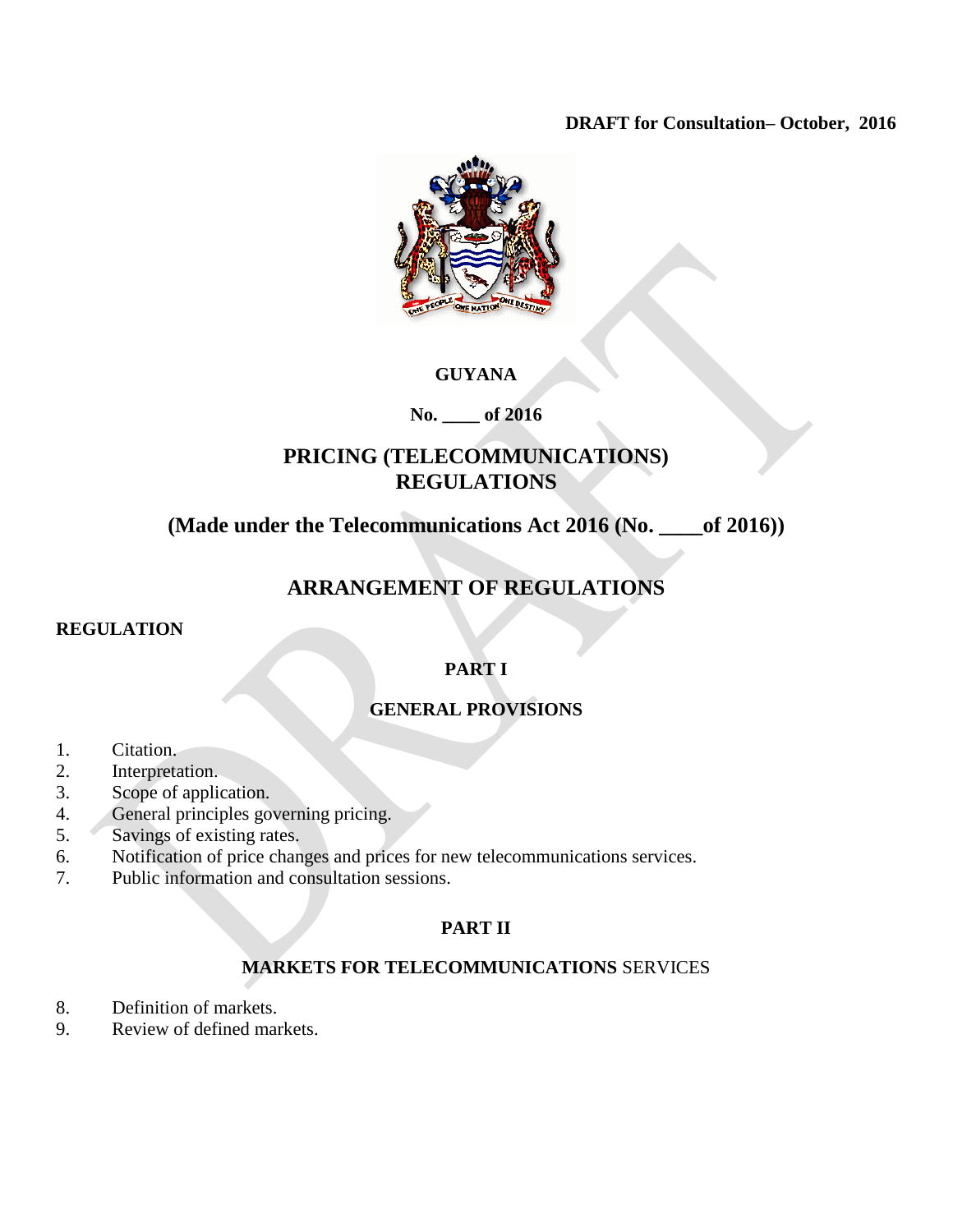# **PART III**

## **PRICE REGULATION REGIMES FOR TELECOMMUNICATIONS SERVICES**

- 10. Price regulation regimes.
- 11. Price cap regimes.
- 12. Retail minus and rate of return regimes.
- 13. Price floors.
- 14. Cost-oriented pricing.

# **PART IV**

# **IMPLEMENTATION AND REVIEW OF PRICE REGULATION REGIMES**

- 15. Implementation of price regulation regimes.
- 16. Review of price regulation regimes.
- 17. Changes to prices of price cap services.
- 18. Compliance with price regulation regimes.

# **PART V**

# **ENFORCEMENT, OFFENSES AND PENALTIES**

- 19. Issuance of directions.
- 20. Inspection.
- 21. Penalty for violations of Regulations.

SCHEDULE A: MARKETS FOR TELECOMMUNICATIONS SERVICES SCHEDULE B: PRICE CAP REGIMES SCHEDULE C: RETAIL-MINUS REGIMES SCHEDULE D: RATE OF RETURN REGIMES SCHEDULE E: PRICE FLOORS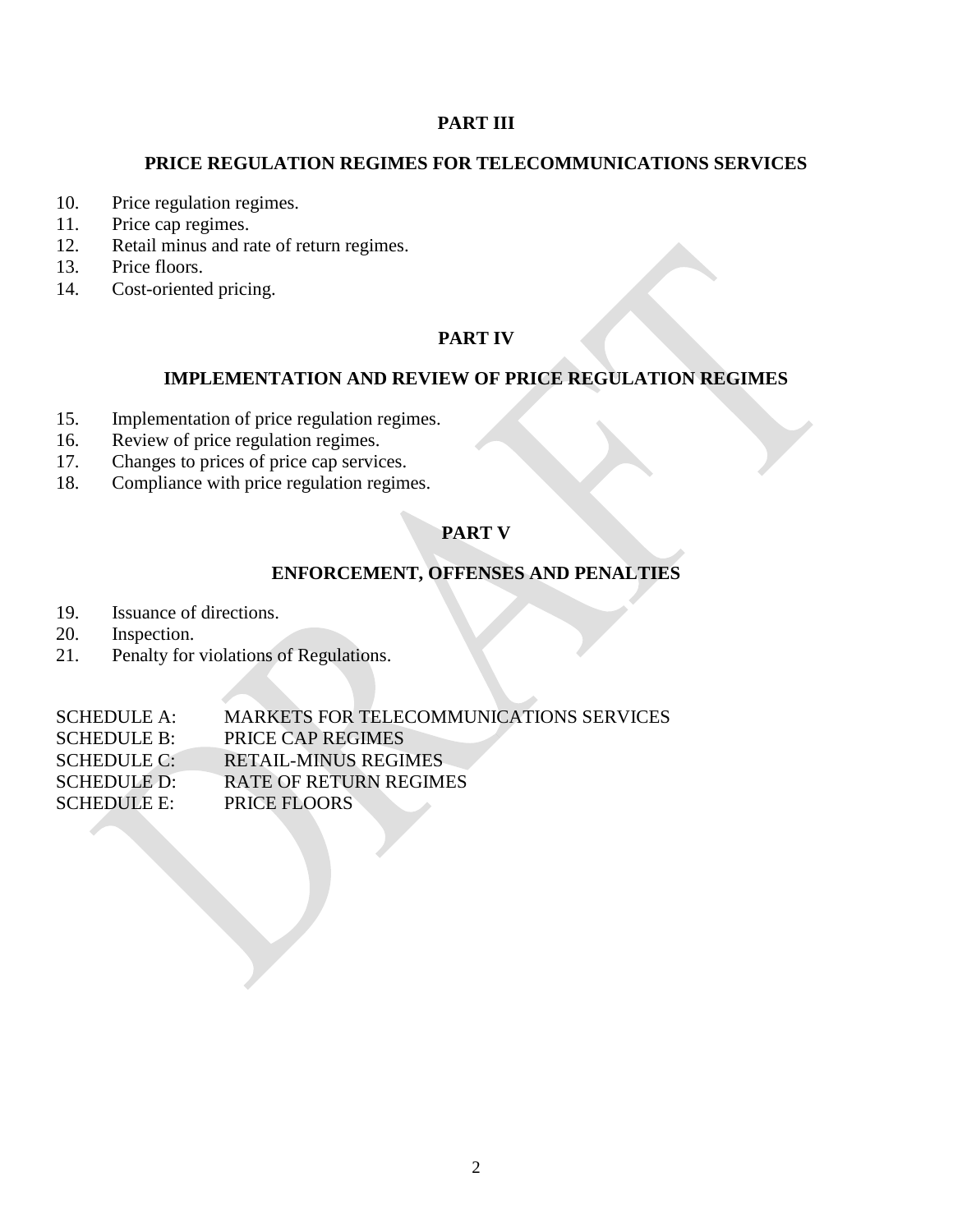# **IN THE EXERCISE OF THE POWERS CONFERRED UPON ME BY SECTION 85 OF THE TELECOMMUNICATIONS ACT 2016 (NO. \_\_\_ OF 2016)**

# **I HEREBY MAKE THE FOLLOWING REGULATIONS:**

# **PART I**

# **GENERAL PROVISIONS**

| Citation.    | 1.<br>Regulations |     | These Regulations may be cited as the Pricing (Telecommunications)                                                                                                                                                                                                                                                                                                   |
|--------------|-------------------|-----|----------------------------------------------------------------------------------------------------------------------------------------------------------------------------------------------------------------------------------------------------------------------------------------------------------------------------------------------------------------------|
| Definitions. | 2.                | (1) | In these Regulations unless the context otherwise requires --                                                                                                                                                                                                                                                                                                        |
|              |                   |     | "cost-oriented pricing" has the meaning provided in paragraph 14(2);                                                                                                                                                                                                                                                                                                 |
|              |                   |     | "market" means any telecommunications service, or any group of the<br>telecommunications services, set forth on Schedule A and<br>either designated under paragraph $8(a)$ or identified by the<br>Commission in accordance with paragraph 8(b) or 9;                                                                                                                |
|              |                   |     | "price cap" means the upper boundary set on a telecommunications<br>service using the price cap formula;                                                                                                                                                                                                                                                             |
|              |                   |     | "price cap basket" means a basket, or grouping, of<br>telecommunications services which the Commission<br>determines are to be regulated according to the price cap<br>formula;                                                                                                                                                                                      |
|              |                   |     | "price cap formula" means the formula provided for in paragraph IV<br>of Schedule B and to be utilised in implementing a price cap<br>regime;                                                                                                                                                                                                                        |
|              |                   |     | "price cap period" means the period during which a price cap regime<br>is in force for any telecommunications service subject to such<br>price cap regime, as provided for in paragraph VIII of<br>Schedule B;                                                                                                                                                       |
|              |                   |     | "price cap regime" means a price regulation regime using price caps<br>and the price cap formula, in accordance with paragraphs<br>$10(a)$ and 11 and Schedule B, and in the instances in which<br>the Commission has established price floors pursuant to<br>paragraph 13 and Schedule E in connection with a price cap<br>regime, shall include such price floors; |
|              |                   |     | "price cap services" means telecommunications services on Schedule<br>A that are subject to a price cap regime and the price cap                                                                                                                                                                                                                                     |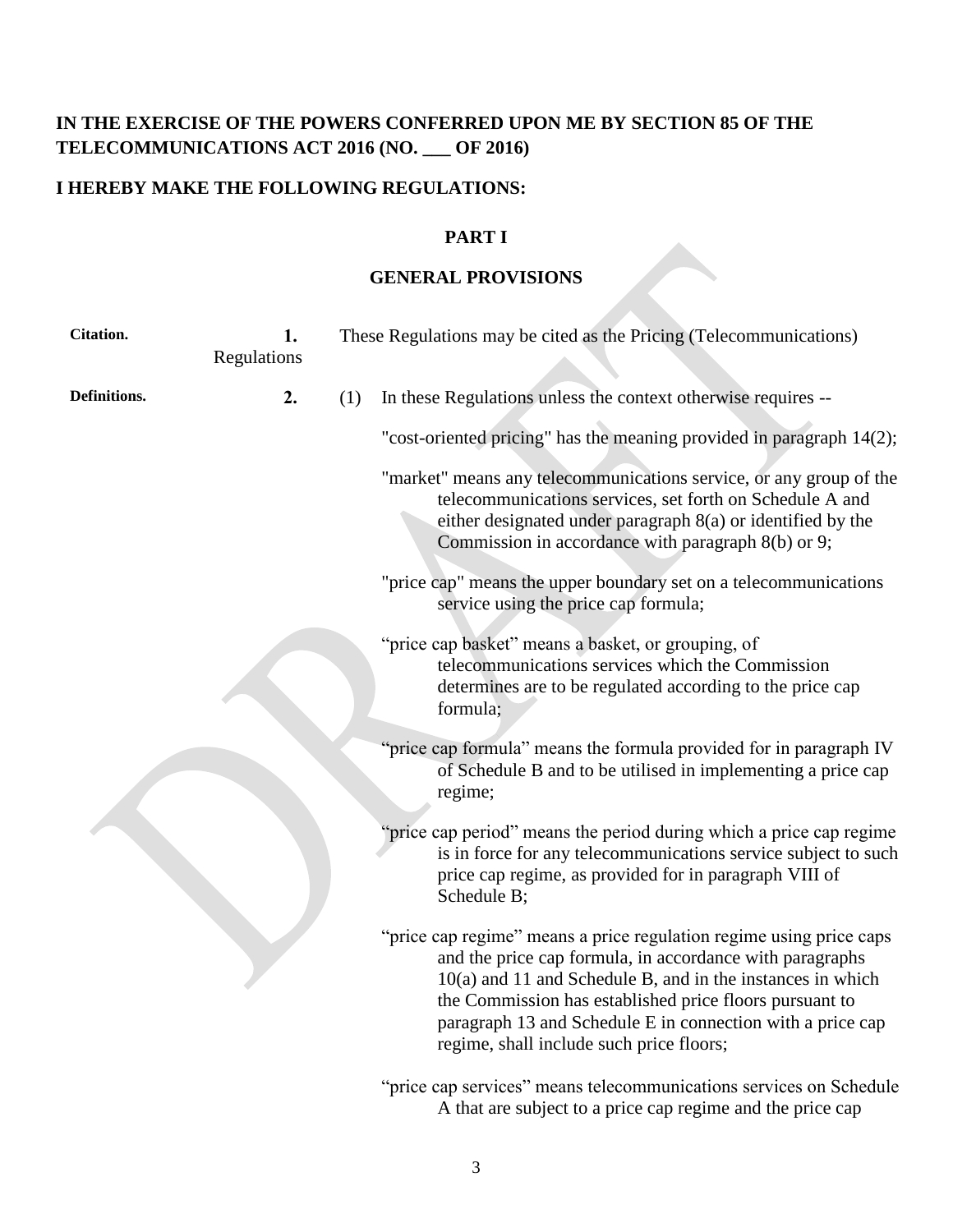formula and that are included in price cap baskets from time to time;

- "price floor" means a price regulation regime in which a service provider is prohibited from charging a price for a telecommunications service that is less than the price prescribed by the Commission in accordance with paragraph 13 and Schedule E;
- "price regulation regime" means any regime for price regulation instituted by the Commission under the Act and these Regulations;
- "rate of return formula" means the formula provided for in paragraph I of Schedule D and to be utilised in implementing a rate of return regime;
- "rate of return regime" means a price regulation regime under which a retail price is set so as to enable a service provider to achieve a particular rate of return, in accordance with paragraph 12(b) and Schedule D;

"relevant market" has the meaning provided in paragraph 15(a);

- "retail-minus formula" means the formula provided for in paragraph II of Schedule C and to be utilised in implementing a retailminus regime;
- "retail-minus regime" means a price regulation regime under which the price for a wholesale telecommunications service is established by reference to a retail price that uses the wholesale telecommunications service as an input, in accordance with paragraph 12(a) and Schedule C;

"retail price" means a price charged by a service provider to consumers and other end-users of a public telecommunications service;

- "service provider" has the same meaning as in section 2 and, in accordance with the definition of "operator" in section 2, includes any operator that provides any telecommunications service set forth on Schedule A;
- "wholesale price" means a price charged by a service provider to resellers of a telecommunications service, or to users who use the telecommunications service as an input to the provision of another telecommunications service.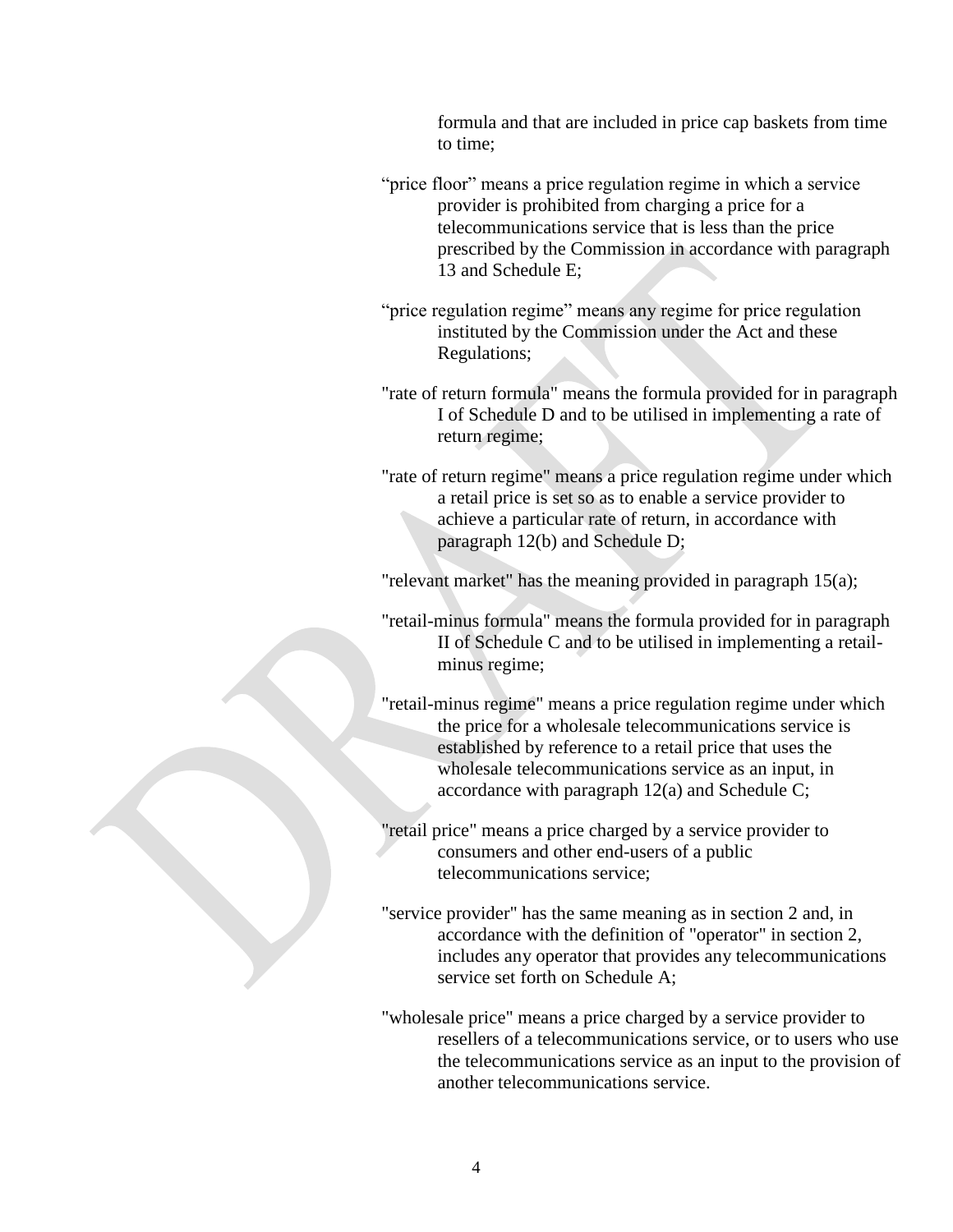(2) Terms used in a Schedule to these Regulations, but not defined in subparagraph (1), shall have the definitions provided in such Schedule. (3) Any reference to a Schedule in these Regulations shall mean such Schedule as it may be amended from time to time by the Minister pursuant to paragraph 4(7). (4) With respect to any term used in these Regulations and not defined herein, such term shall have the definition provided in section 2. **Scope of application.** No. \_\_\_ of 2016 **3.** (1) These Regulations shall apply to the wholesale and retail pricing of public telecommunications networks and public telecommunications services. (2) These Regulations shall not apply to the pricing of interconnection, access, collocation, or the joint use of facilities or utility installations, as those terms are defined in section 2 and defined and utilised in the Interconnection and Access (Telecommunications) Regulations 2016, the prices for which are governed by Part VI of the Act and such regulations. **General principles governing pricing. 4.** (1) Prices for telecommunications services on a wholesale and retail basis, except those regulated by the Commission in accordance with the Act and these Regulations, shall be determined by operators and service providers in accordance with the principles of supply and demand in the market. (2) Operators and service providers shall provide prices that are fair and reasonable and shall not discriminate unduly among similarly-situated persons, including the operator or service provider itself and any body corporate with which it is affiliated. (3) The Commission may, in accordance with the Act and these Regulations, institute price regulation regimes in any case where – (a) there is only one operator operating a public telecommunications network or service provider providing a public telecommunications service; (b) an operator or a service provider is dominant as to a relevant public telecommunications network or public telecommunications service; or (c) the Commission detects anti-competitive cross-subsidisation or any other anti-competitive pricing or unfair competition. (4) In instituting price regulation regimes under subparagraph (3)(a) or (b), the Commission shall ensure that such regimes do not have the unintended effect of restricting competition.

(5) The Commission may, where it deems appropriate, require that an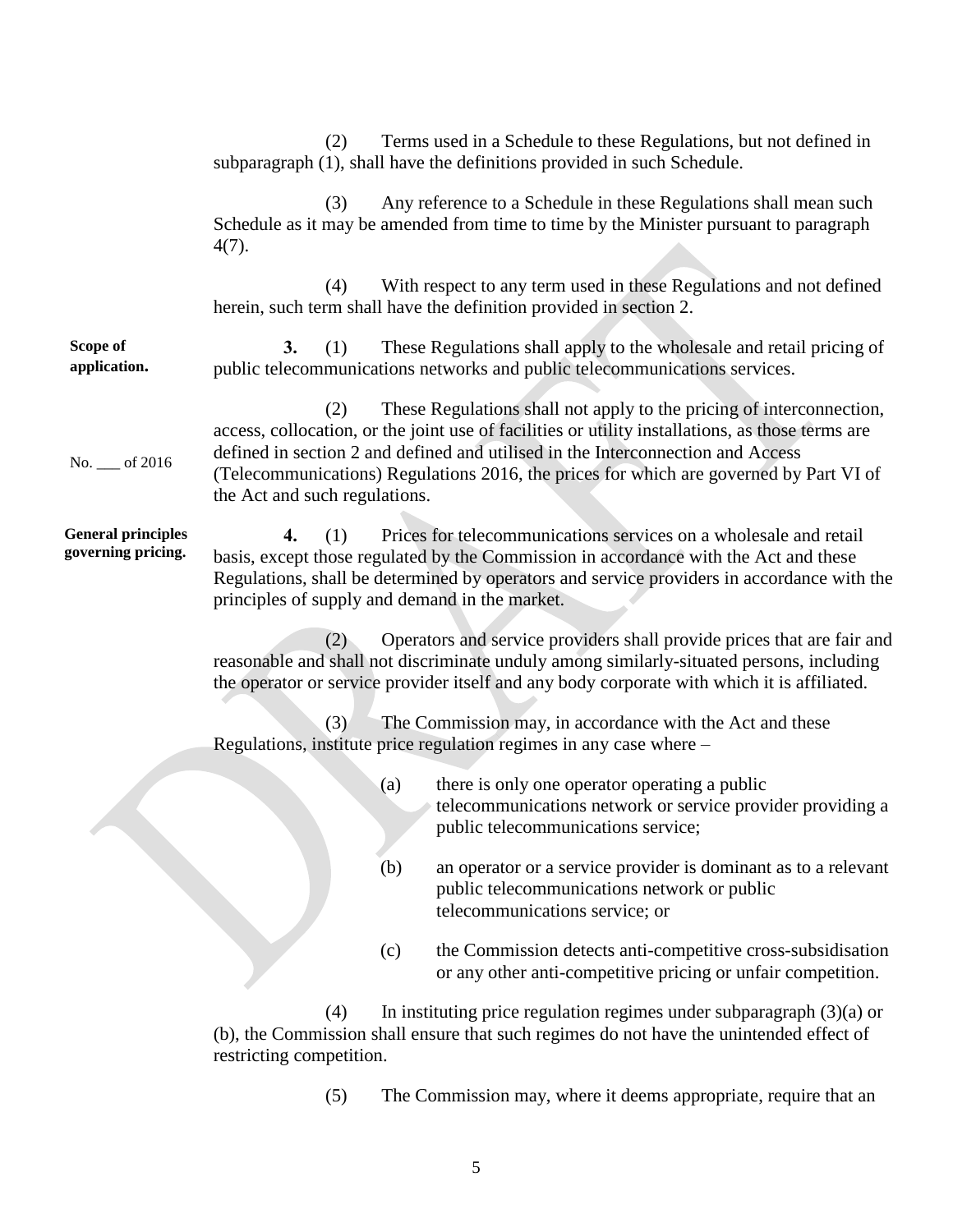operator or service provider effect accounting separation between different portions of its telecommunications networks and facilities and between the telecommunications services set forth on Schedule A.

(6) (a) Operators and service providers shall publish the prices, terms and conditions for their public telecommunications networks, public telecommunications services, and facilities --

- (i) in the instance of prices subject to a price regulation regime, in the manner provided for in paragraph 15(l); and
- (ii) in all other instances, in the manner provided for in paragraph 6(f) and (g)**.**
- (b) The prices published in accordance with subparagraph (6)(a) shall, after such publication, be the lawful prices, terms and conditions for the use of such telecommunications networks, telecommunications services and facilities.

(7) After consultation with the Commission and in accordance with section 85(2) as applicable in light of the circumstances, the Minister may, by order, amend any Schedule to these Regulations.

(8) Notwithstanding anything in paragraph 6 or any other provision of these Regulations, the Commission may, at any time, review any price being charged by a service provider to consumers or any other user to determine whether to implement a price regulation regime pursuant to section 38(3) and paragraph 4(3) or to determine whether the price is consistent with a price regulation regime that had previously been imposed by the Commission, and any such review shall be carried out in accordance with the procedures set forth in paragraph 15.

**5.** For purposes of section 38(2), the rate being charged by a service provider on the appointed day for any telecommunications service by it shall not be changed after that date except in accordance with the Act and these Regulations.

**Notification of price changes and prices for new telecommunications services.**

**Savings of existing** 

**rates.**

**6.** No service provider may change its price for any telecommunications service offered to consumers or to any other user, or charge any price for a new telecommunications service to be offered by it to consumers or to any other user, except in accordance with the following procedures, regardless of whether such telecommunications service is subject to a price regulation regime:

> (a) the service provider shall submit to the Commission a written notification of the proposed price change or the proposed price for a new telecommunications service no later than fourteen days prior to the date on which such service provider proposes to implement such price change or such price for a new telecommunications service;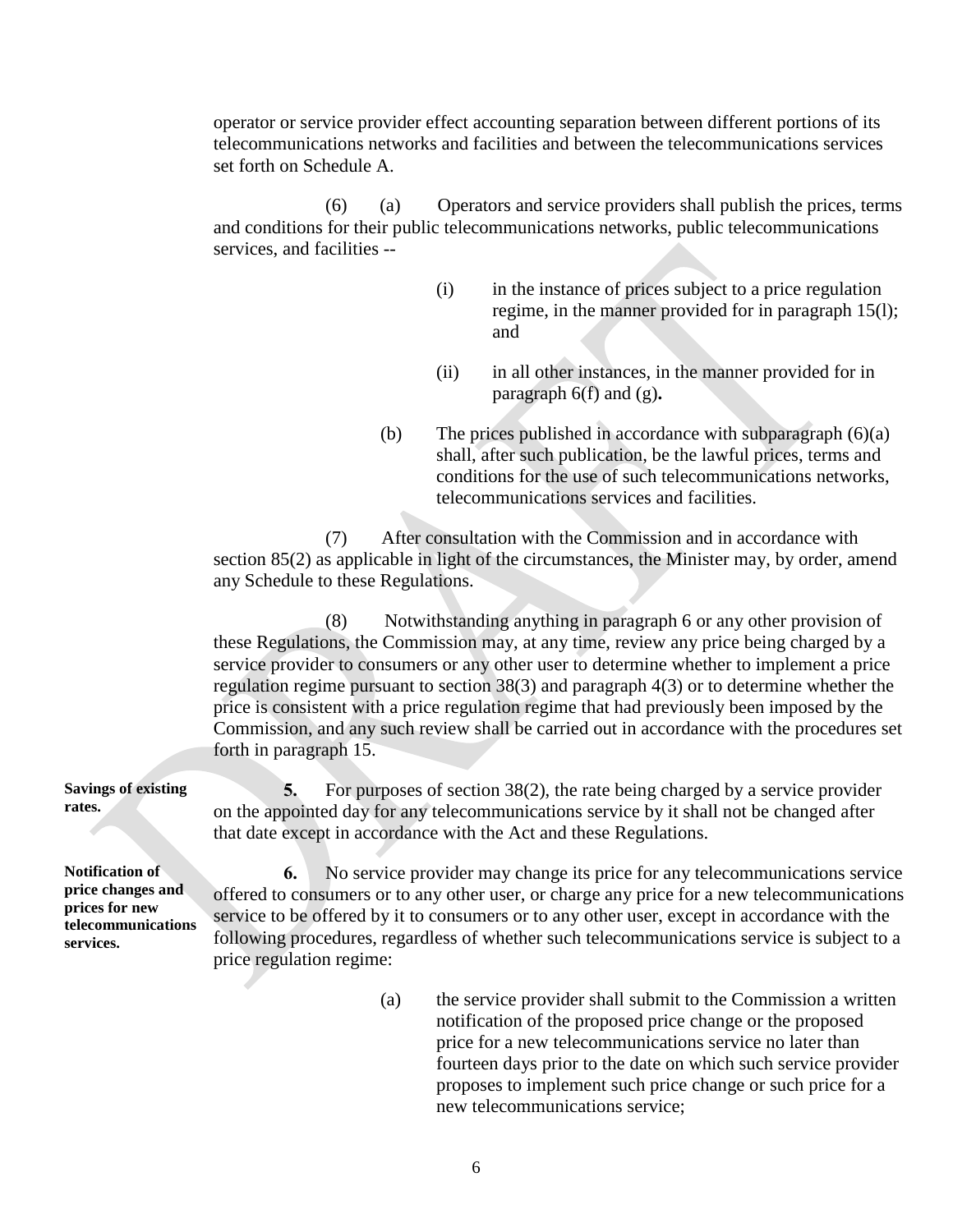- (b) the notice required under subparagraph  $(6)(a)$  shall identify the telecommunications service for which the price change or price for a new telecommunications service is proposed; the date on which the change or price for a new telecommunications service is proposed to take effect; the consumers or other users to which the proposed price change applies or to which the price for the new telecommunications service would apply; the pricing related terms and conditions for such telecommunications service; whether the service provider is already subject to a price regulation regime with regard to the telecommunications service to which the price relates; and in the case of promotional or temporary prices, the period during which the price is proposed to be effective;
- (c) if the service provider is subject to a price regulation regime with regard to the telecommunications service for which a price is proposed, the service provider must comply with the requirements of such price regulation regime, in addition to the notice requirements of this paragraph;
- (d) the Commission shall review notifications submitted under subparagraph (6)(a) and, within the fourteen days following the receipt of any such notification, shall notify the service provider in writing if it intends to subject the proposed price to review pursuant to the instances in which a price regulation regime may be implemented under section 38(3) and paragraph 4(3), and where the Commission determines to subject the proposed price to review, it shall carry out such review in accordance with the procedures set forth in paragraph 15;
- (e) in the absence of a written notification by the Commission within the fourteen days provided for under subparagraph (6)(d), the proposed price change or the proposed price for a new telecommunications service shall be deemed to be approved by the Commission;
- (f) the service provider shall give notice to the public, or to such other users that will be impacted by the price change or the price for a new telecommunications service, such notice to identify –
	- (i) the telecommunications service for which the price change or the price for a new telecommunications service has been approved;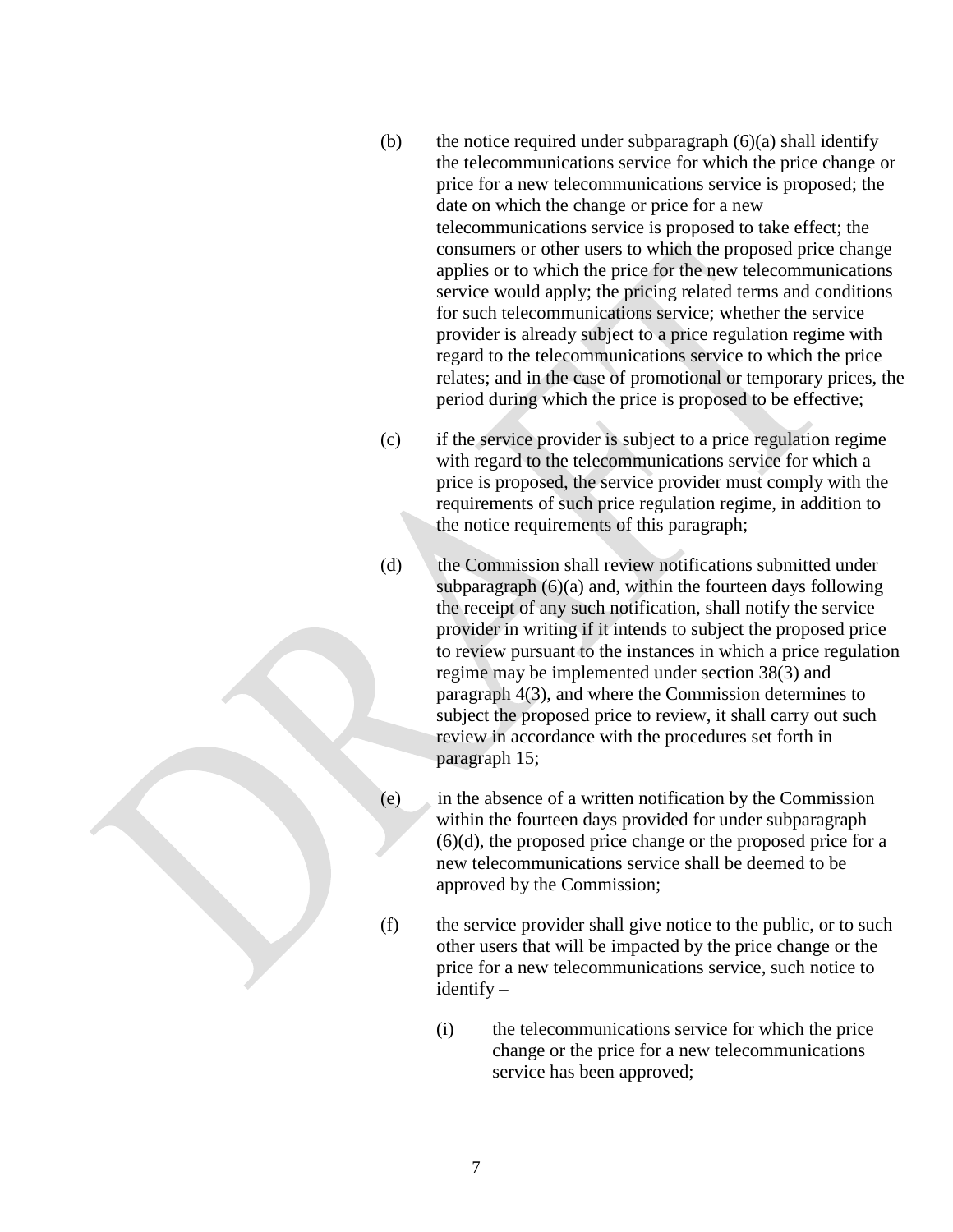- (ii) in the case of price changes, the price then in effect and the price to which it will be changed;
- (iii) the date on which the change or the price for a new telecommunications service will take effect, which date shall be no earlier than fourteen days from the date of the last notice given under subparagraph (g);
- (iv) the terms and conditions of the telecommunications service;
- (v) in the case of a promotional or temporary price, the period during which the price is approved to be effective; and
- (vi) any other information required by the Commission.
- (g) the notice required by subparagraph (6)(f) shall be given by
	- (i) a posting on the website of the service provider;
	- (ii) a mailing to each of the post-paid consumers of the service provider, or where the price change is for a wholesale telecommunications service, to each user of such telecommunications service;
	- (iii) the publication in two daily editions of a newspaper in nationwide circulation in Guyana; and
	- (iv) any other manner required by the Commission.

**Public information and consultation sessions. 7.** (1) At least once in every calendar year, the Commission shall hold a public education and consultation meeting, at which it shall --

- (a) provide information on the instances in which it has established retail and wholesale prices during the preceding year pursuant to section 38(3) and paragraph 4(3), including the conduct or circumstances that warranted each such price regulation regime, and the mechanisms and calculations used to establish such prices;
- (b) invite operators and services providers to make presentations, for the purpose of educating the public about the costs involved in providing their telecommunications services; and
- (c) afford an opportunity to members of the public to ask questions related to the regulation of prices for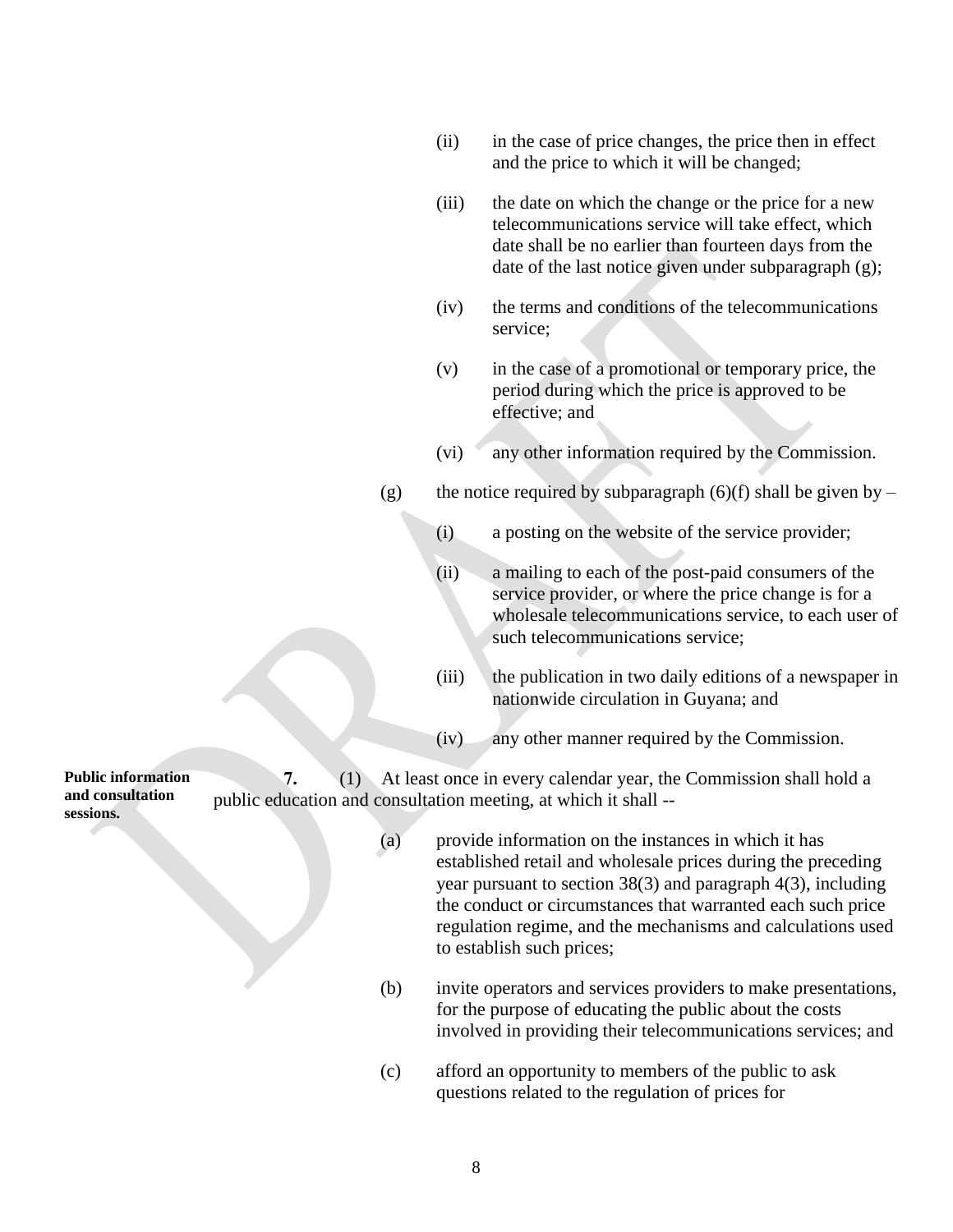telecommunications services by the Commission.

No. \_\_\_ of 2016

**Definition of markets.**

(2) The public consultation provided for in subparagraph (1) shall not operate to delay the Commission's establishment of price regulation regimes in accordance with the Act, these Regulations or the Interconnection and Access (Telecommunications) Regulations 2016.

## **PART II**

#### **MARKETS FOR TELECOMMUNICATIONS SERVICES**

**8.** (a) Pending the determination by the Commission provided for in subparagraph (b), the markets which shall be used for the purpose of price regulation regimes shall be those telecommunications services, or any grouping of those telecommunications services, set forth on Schedule A, as the same may be applicable to the telecommunications services of any service provider subject to regulation under section  $38(3)$  and paragraph  $4(3)$ .

 (b) Within one year after the appointed day for Part V of the Act, the Commission shall define the markets which shall be used for the purpose of price regulation regimes, in accordance with the following procedure:

- (i) The markets for telecommunications services shall be formed from among those telecommunications services set forth on Schedule A.
- (ii) The Commission shall
	- (A) identify any telecommunication service that should form a market, and groups of telecommunications services that should be combined into markets, for the purpose of price regulation, based on economic principles, international best practices and the extent of telecommunications development and liberalisation in Guyana and applying such tests and analyses as the Commission considers appropriate;
	- (B) determine the appropriate scope of the markets, both in terms of products and services offered to consumers and other users and any geographical limits that the Commission may deem appropriate;
	- (C) publish details of the proposed markets on its website, conduct a consultation on such market definitions with interested parties, and take into account the representations made in that consultation; and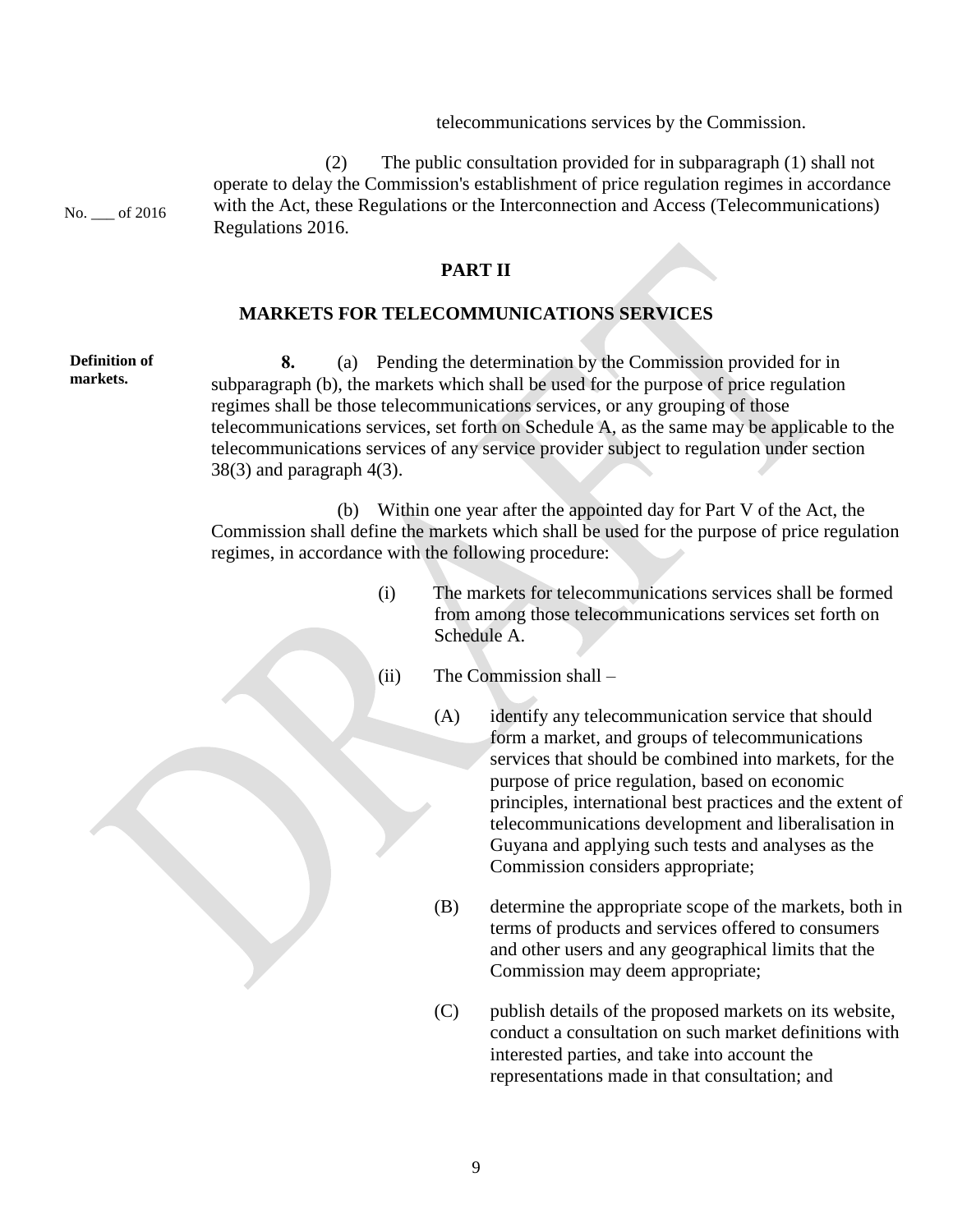|                          |    |       | (D) | publish its determination of the market definitions on<br>its website, in the <i>Official Gazette</i> , and in at least one<br>newspaper of nationwide circulation in Guyana, and<br>such determination shall take effect fourteen days after<br>the last of such publications. |
|--------------------------|----|-------|-----|---------------------------------------------------------------------------------------------------------------------------------------------------------------------------------------------------------------------------------------------------------------------------------|
|                          |    | (iii) |     | Market definitions determined by the Commission shall<br>include, at a minimum --                                                                                                                                                                                               |
|                          |    |       | (A) | a description of the telecommunications services<br>comprised in the markets, adequate to differentiate<br>each such telecommunications service from other<br>similar telecommunications services not included in<br>the relevant definition;                                   |
|                          |    |       | (B) | a statement of the geographical limits of each such<br>defined market; and                                                                                                                                                                                                      |
|                          |    |       | (C) | identification of the service providers providing<br>telecommunications services in each such defined<br>market.                                                                                                                                                                |
| <b>Review of defined</b> | 9. |       |     | The Commission shall review the markets defined in accordance with                                                                                                                                                                                                              |

**markets.** paragraph 8(b) --

- (a) periodically, as determined by the Commission, but not less than once every three years;
- (b) in response to any material change in market conditions; and
- (c) in its discretion, in response to a written request from a service provider to conduct such a review.

# **PART III**

# **PRICE REGULATION REGIMES FOR TELECOMMUNICATIONS SERVICES**

**Price regulation regimes.**

- **10.** The Commission shall --
	- (a) except as provided in paragraph 12, implement a price cap regime in any instance in which it determines that price regulation should be instituted pursuant to section  $38(3)(a)$  or (b) and paragraph  $4(3)(a)$  or (b);
	- (b) in any instance in which it determines that price regulation should be instituted pursuant to section 38(3)(c) and paragraph 4(3)(c)**,**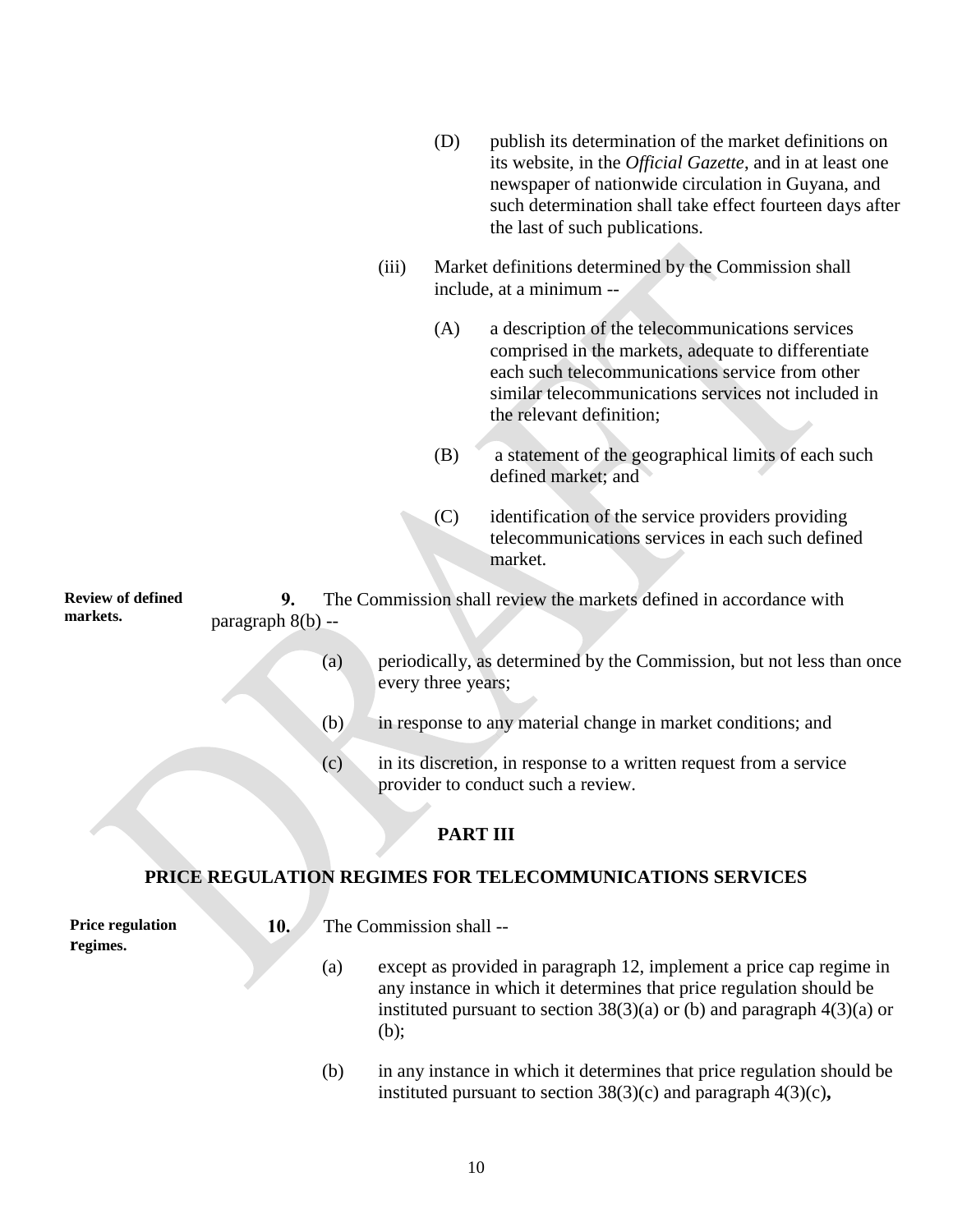implement the price regulation regime provided for in these Regulations that it determines to be best suited to eliminate the relevant anti-competitive cross-subsidisation or other anti-competitive pricing or unfair competition, in addition to taking any other measures to address anti-competitive or unfair conduct authorised in the Act or the regulations.

**Price cap regimes. 11.** The Commission shall implement price cap regimes, for the price cap services to be regulated by any such regime, in accordance with Schedule B.

**Retail minus and rate of return regimes.**

- **12.** Solely in instances in which the Commission determines that --
	- (a) with regard to establishing prices pursuant to paragraph  $10(a)$ , it is not possible, by implementing a price cap regime, to establish prices that are fair and reasonable and do not unduly discriminate among similarly-situated persons; or
	- (b) with regard to establishing prices pursuant to paragraph 10(b), it would be appropriate,

the Commission may --

- (x) establish wholesale prices on the basis of a retail-minus regime in accordance with Schedule C; and
- (y) establish retail prices on the basis of a rate of return regime in accordance with Schedule D.

**Cost-oriented pricing.**

**Price floors.** 13. The Commission may implement price floors in any instance provided for in paragraph 10 that it deems appropriate, in accordance with the principles set forth on Schedule E.

> **14.** (1) Subject to the pricing methodologies provided for in the Schedules and the other provisions of these Regulations, the Commission may, in any instance in which it establishes a price regulation regime, develop, prescribe and apply the methodologies, which may include benchmarking and network modeling, that operators and service providers shall apply to determine and demonstrate that they are providing specified telecommunications services on a cost-oriented basis.

(2) Cost-oriented pricing determined and demonstrated under these Regulations shall be based on charges equal to the long-run incremental cost of an efficient operator or service provider, as the case may be, plus, if applicable, an appropriate portion of shared and common costs, for the relevant telecommunications services.

## **PART IV**

#### **IMPLEMENTATION AND REVIEW OF PRICE REGULATION REGIMES**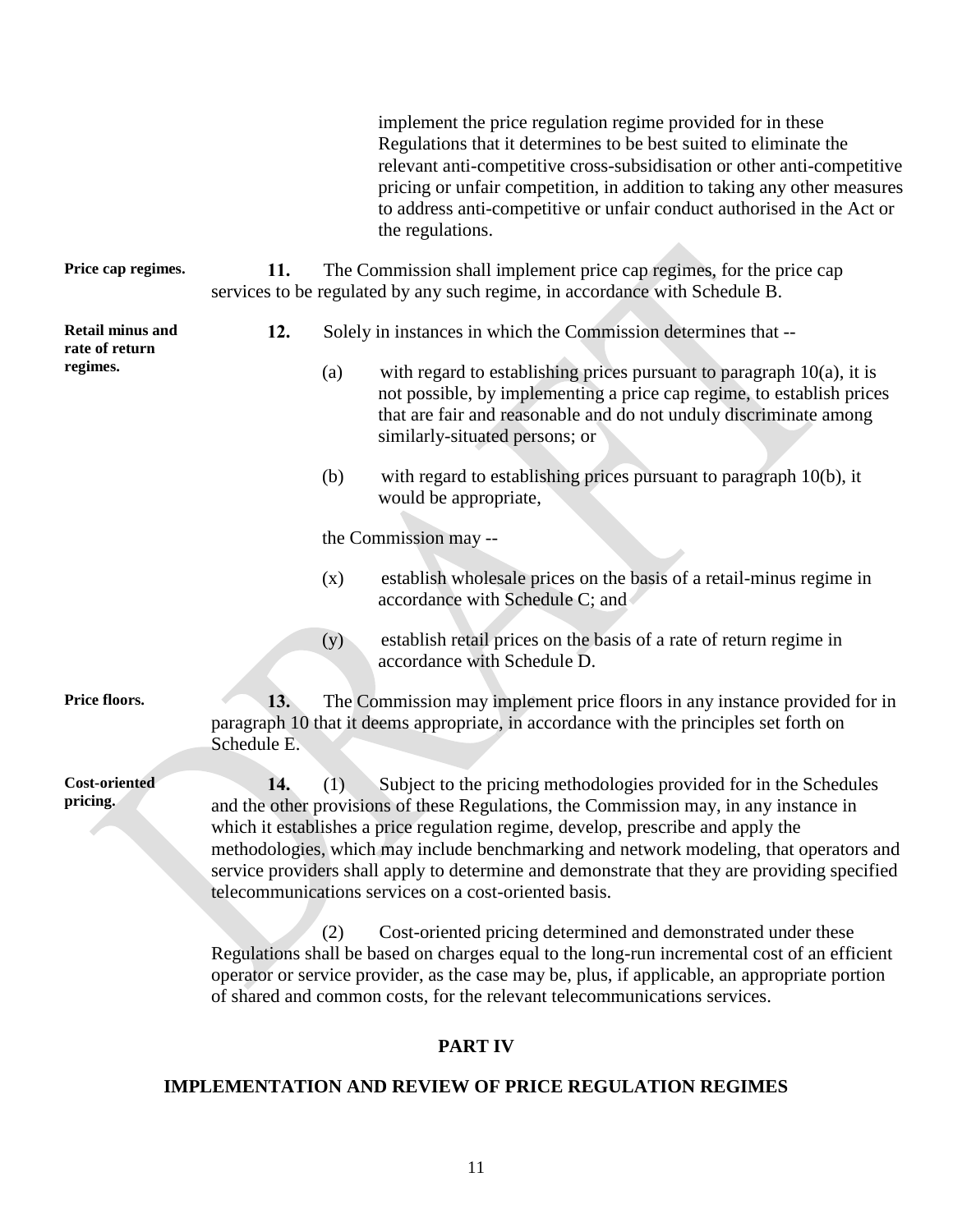**Implementation of price regulation regimes.**

**15.** Where the Commission determines to implement a price regulation regime pursuant to section 38(3) and paragraph 4(3):

- (a) Pursuant to paragraph 8(a) or (b), whichever is applicable at the relevant time, the Commission shall identify the markets in which it proposes to implement the price regulation regime (the "relevant markets"), the telecommunications services included in the relevant market, and all service providers providing such telecommunications services.
- (b) The Commission shall publish a notice in two editions of a newspaper of nationwide circulation in Guyana, advising that it is introducing a price regulation regime; identifying the type of price regulation regime, the relevant markets and telecommunications services within them, the service providers that will be subject to the price regulation regime, and the grounds and proposed terms thereof; and stating the period during which such service providers and other interested persons may submit written comments to the Commission on the intended price regulation regime, which period shall be not less than twenty-eight days and not more than forty-five days from the later of - -
	- (i) the date of the last publication of the notice required under this subparagraph; and
	- (ii) the date on which the last written notice is sent to a service provider under subparagraph (c).
- (c) Contemporaneous with the publication of the notices under subparagraph (b), the Commission shall send written notice to the service providers that will be subject to the price regulation regime, containing the same information required for the notices under subparagraph (b).
- (d) Any service provider likely to be affected by the proposed price regulation regime, the Agency and other interested persons may submit written representations, objections or views to the Commission on any matter related to the proposed price regulation regime within the time period established in the notices given pursuant to subparagraphs (b) and (c).
- (e) The Commission may request in writing from any service provider or any other person likely to be affected by the proposed price regulation regime, and from the Agency, any documents and other information which it reasonably requires for the implementation of the price regulation regime, and such service provider, other affected person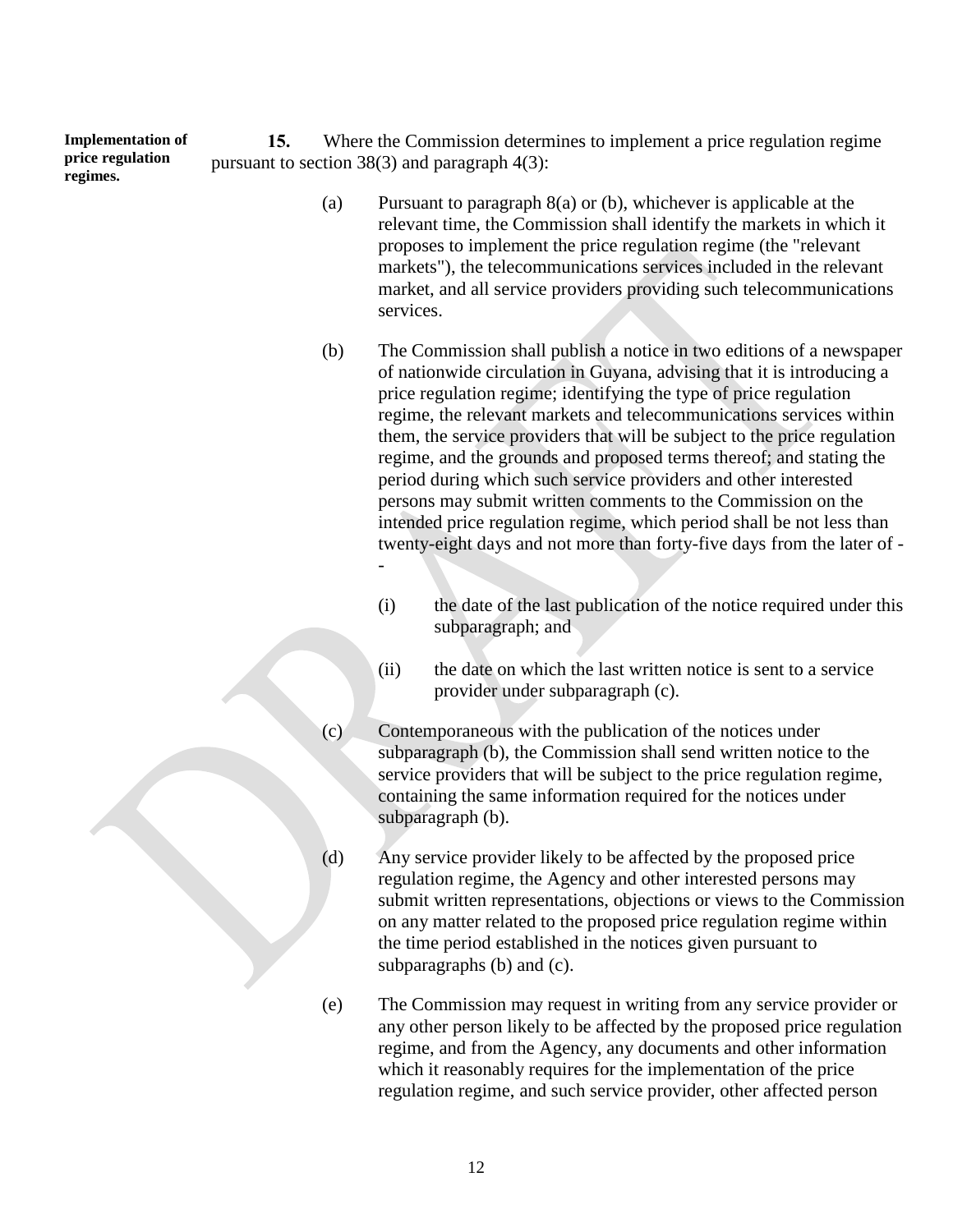and the Agency shall provide such documents and other information within twenty-one days of its receipt of the Commission's written request to do so.

- (f) Copies of written representations, objections and views submitted to the Commission pursuant to subparagraph  $(d)$  –
	- (i) shall be available from the Commission to any service provider or other person, by posting on the Commission's website and upon written request and the payment, in cash or other immediately available funds, of the administrative costs for photocopying such representations, objections and views; and
	- (ii) shall be sent by the Commission to the Agency free of charge.
- (g) Within thirty days following the end of the comment period provided for under subparagraph (b), the Commission shall hold a public hearing at which the service providers to be subject to the price regulation regime, and any other person likely to be affected by it, may present their views on the proposed regime and the Commission shall render a decision thereon within forty-five days after the public hearing;
- (h) In implementing the price regulation regime, the Commission shall take into account the written representations, objections and views made in accordance with subparagraph (d), which are duly made and not withdrawn; any information provided in response to a request in accordance with subparagraph (e); and any additional such representations, objections and views presented at the hearing provided for in subparagraph (g).
- (i) Where the price regulation regime to be implemented is a price cap regime under paragraph 11 and Schedule B, the Commission shall determine the parameters of such price cap regime, including --
	- (i) the price cap services, and the service providers of such services, that shall be subject to the price cap regime;
	- (ii) the composition of the price cap baskets, and where appropriate sub-baskets, for all price cap services to be subjected to the price cap regime and the weightings for each price cap service in a basket;
	- (iii) the initial prices of the price cap services within each price cap basket, which may take into account the need to adjust prices in stages during a transition period when such prices will be rebalanced;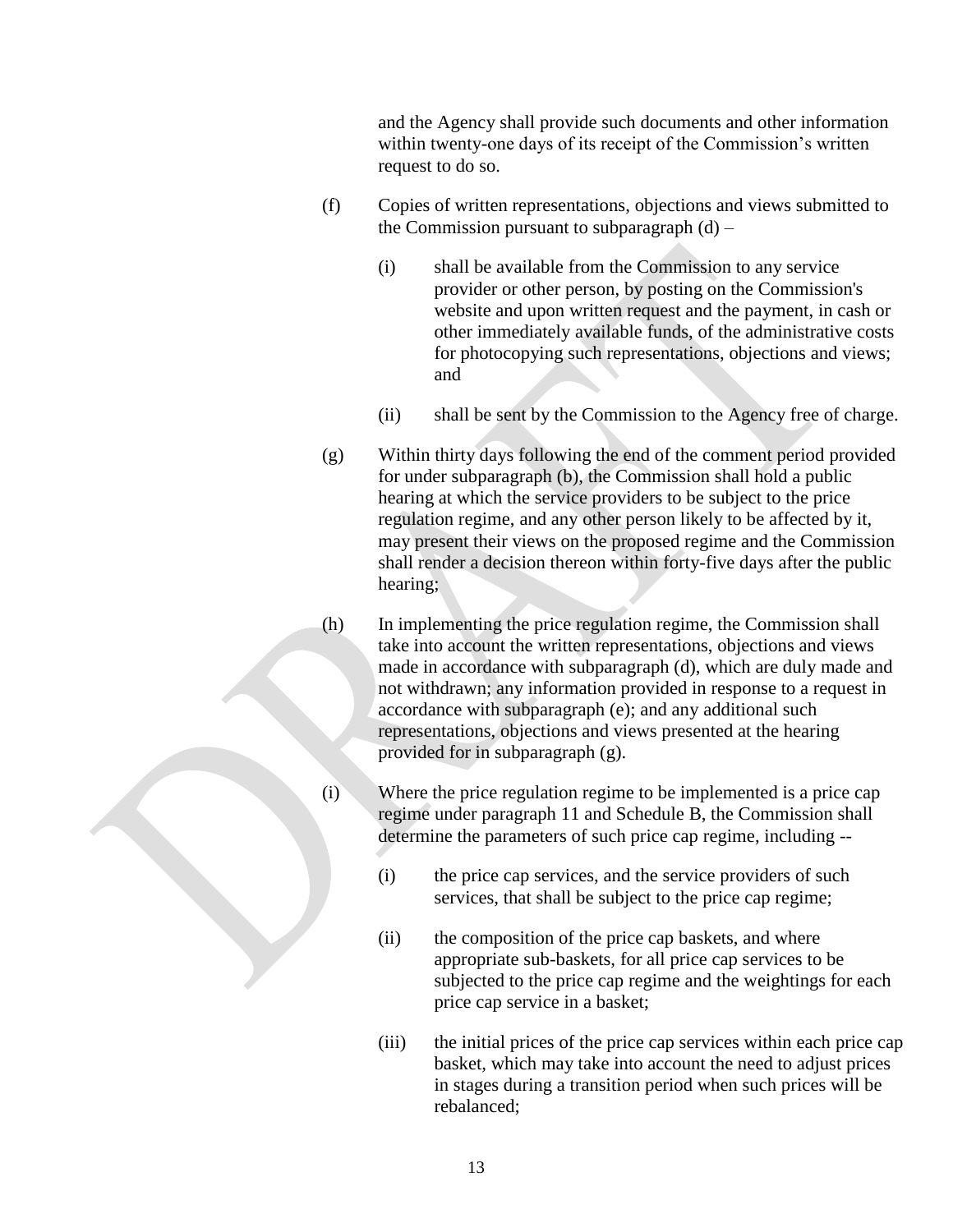- (iv) the values to be used in applying the price cap formula to determine the maximum allowable average price level of the price cap baskets, including initial values and the means and frequency of calculating the X, Z and Q factors;
- (v) the instances in which, and the conditions under which, any price floor is to be applied to any price cap service;
- (vi) in accordance with paragraph VIII of Schedule B, the price cap period during which the price cap regime will be in effect for each price cap basket;
- (vii) the date on which the price cap regime will go into effect;
- (viii) the requirements with which the service provider must comply pursuant to paragraph IX of Schedule B;
- (ix) the procedures that will be used to determine compliance with the price cap regime, in accordance with paragraph VI of Schedule B;
- $(x)$  in instances in which the Commission concludes it is appropriate, a mechanism to allow the relevant service providers to carry-over, on an annual basis, price changes that were permitted, but not made, to the price of any price cap service, in accordance with paragraph VII of Schedule B; and
- (xi) any other provisions or requirements of the price cap regime, as deemed appropriate by the Commission.
- (j) The duration of any price regulation regime, other than the duration of a price cap regime as determined pursuant to subparagraph (i)(vi), shall be determined by the Commission.
- (k) The Commission shall implement a price regulation regimes by order directed to the relevant service provider.
- (l) Within the seven days following the issuance of any order under subparagraph (k), the Commission shall --
	- (i) publish the final price regulation regime in the *Official Gazette*, and such price regulation regime shall take effect on the date provided for in such publication; and
	- (ii) post the final price regulations regime on its website,

and the service provider subject to such regime shall publish the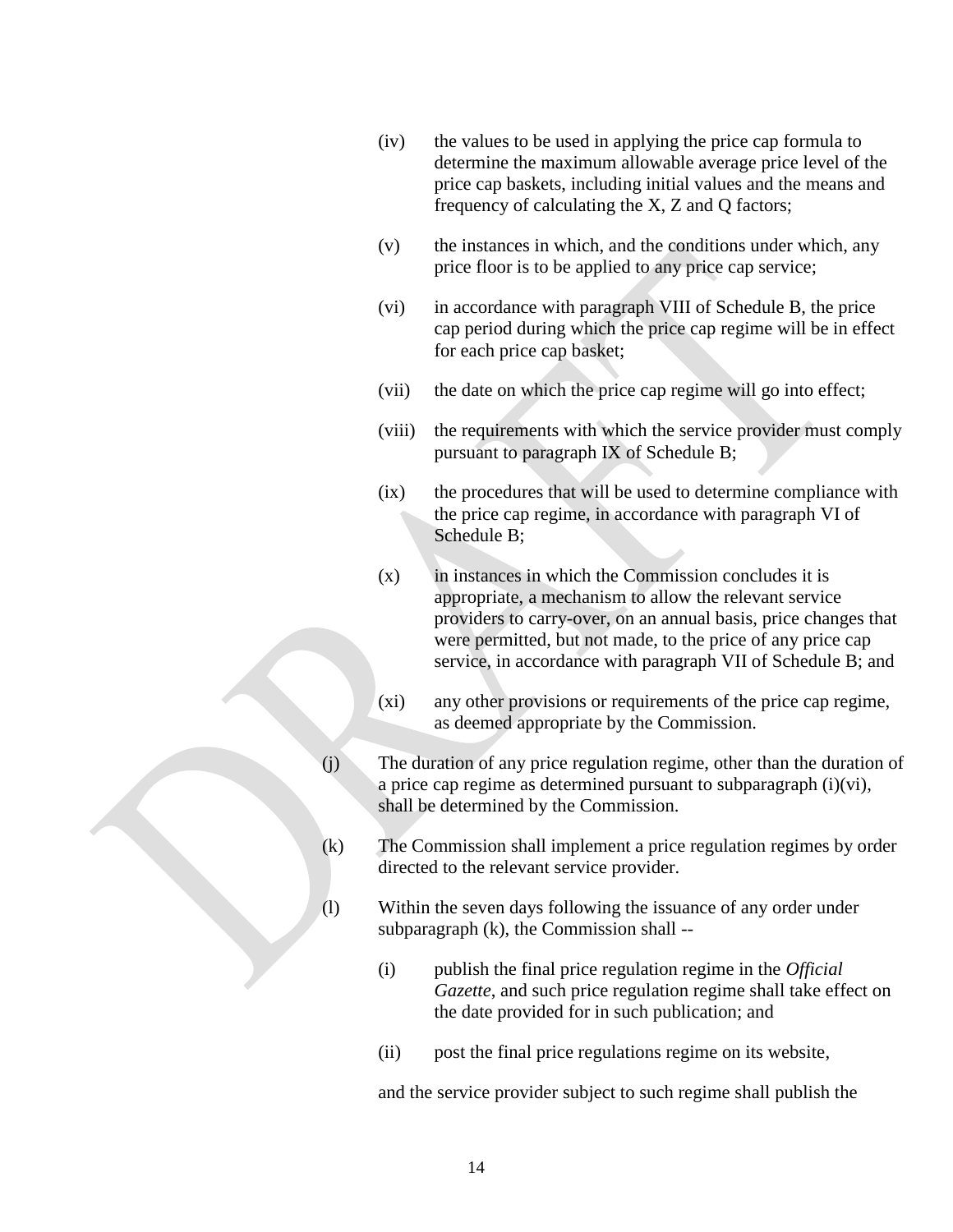prices subject to the regime by --

- (w) a posting on its website;
- (x) a mailing to each of the post-paid consumers of the service provider, or where the price change is for a wholesale telecommunications service, to each user of such telecommunications service;
- (y) the publication in two daily editions of a newspaper in nationwide circulation in Guyana; and
- (z) any other manner required by the Commission.

**16.** (1) Where --

- (a) a service provider subject to a price regulation regime applies to the Commission in writing for a review of such regime at any time after it has been in effect for longer than six months; or
- (b) the Commission, at any time, considers it necessary due to changes in market conditions or new information,

the Commission may review such price regulation regime, and any such review shall be governed *mutatis mutandis* by the procedures provided for in paragraph 15.

(2) Any price regulation regime that is subject to review under subparagraph (1) shall remain in effect during such review and until such time as it may be changed by the effectiveness of an order issued under this paragraph and paragraph 15(k).

**Changes to prices of price cap 17.** (1) Subject to paragraph 6, the terms of the applicable price cap regime, and this paragraph, a service provider subject to a price cap regime may freely adjust the prices for the price cap services in the price cap basket.

> (2) The Commission shall review any proposed price change in a price cap service notified to it by a service provider under paragraph 6 and the terms of the applicable price cap regime, and if it determines there is reasonable cause, it may notify the service provider in writing, within the thirty days following receipt of such notification, that it is suspending the effectiveness of such change pending a formal investigation of whether it is consistent with the price cap regime.

(3) If, within the thirty-day period provided for in subparagraph (2), the Commission does not direct a suspension of a proposed price change, the service provider shall carry out the public notification procedure required under paragraph 6, and the price change shall take effect as provided therein.

**services**

**Compliance with 18.** (1) A service provider subject to a price regulation regime implemented

**Review of price regulation regimes**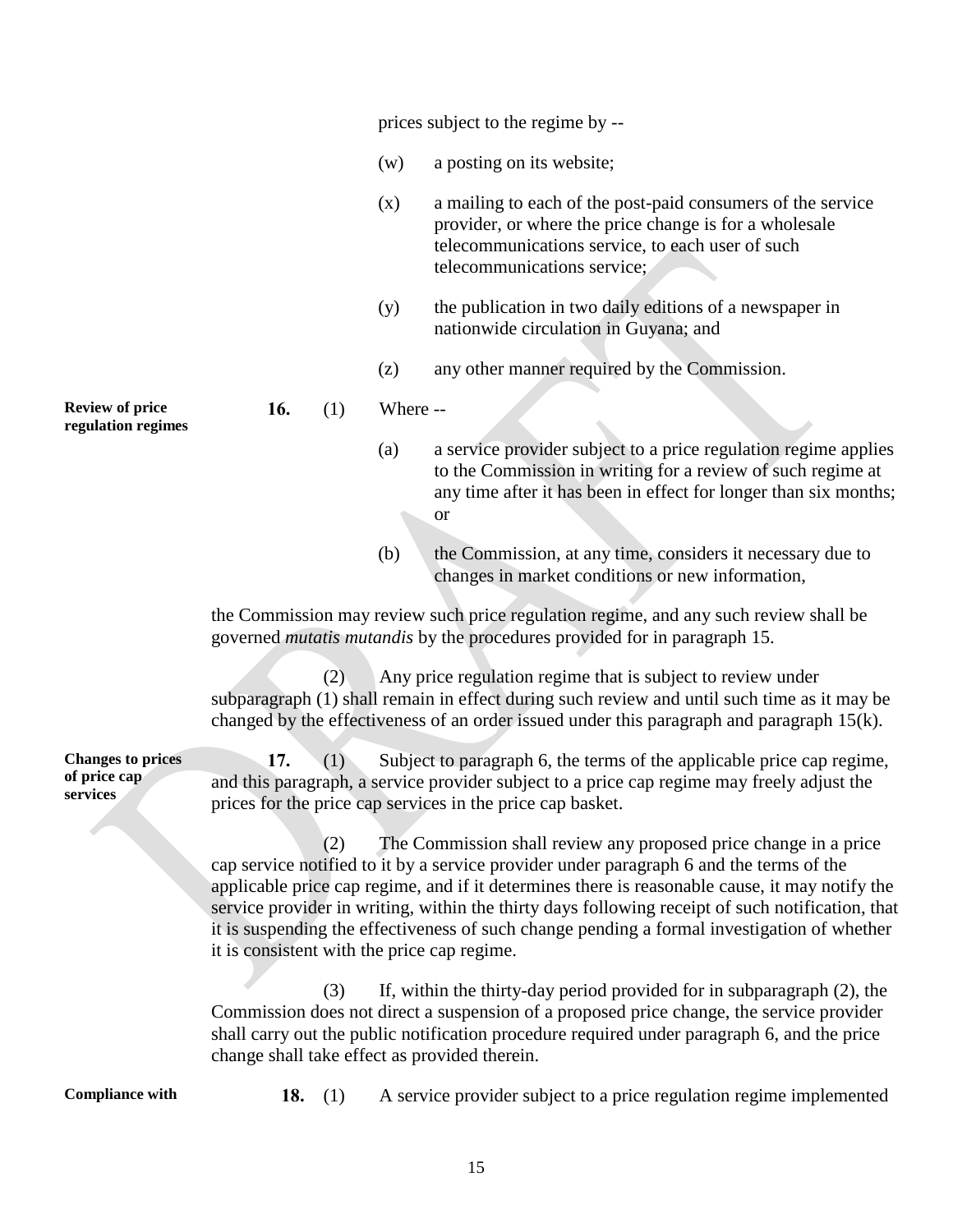**price regulation regimes.** by the Commission pursuant to these Regulations shall at all times ensure that the prices it charges for the subject telecommunications services conform to such price regulation regime and shall comply with all requirements of the Commission for reporting and the provision of information regarding such regime.

> (2) If the Commission determines that a service provider has in any manner failed to comply with a price regulation regime to which it is subject, the Commission may, by written notice to such service provider, direct it to make any changes to its prices necessary to comply with the price regulation regime, and the service provider shall effect such changes within the time set forth in the Commission's notice.

# **PART V**

# **ENFORCEMENT, OFFENSES AND PENALTIES**

| <b>Issuance of</b><br>directions                          | 19. The Commission may issue such written directions to any operator or service<br>provider as it deems necessary for the purpose of compelling compliance with these<br>Regulations, and the operator or service provider shall promptly comply with any such<br>direction.                                                                    |
|-----------------------------------------------------------|-------------------------------------------------------------------------------------------------------------------------------------------------------------------------------------------------------------------------------------------------------------------------------------------------------------------------------------------------|
| <b>Inspection</b>                                         | The Commission may take such steps as it considers appropriate to verify<br><b>20.</b><br>any information provided pursuant to these Regulations, including exercising its entry,<br>inspection and seizure powers under the Act.                                                                                                               |
| <b>Penalty for</b><br>violations of<br><b>Regulations</b> | 21. Without prejudice to any other applicable remedies under the Act, a person<br>that breaches or otherwise fails to comply with any provision of these Regulations, a price<br>regulation regime implemented by the Commission, or any request, direction or order of the<br>Commission issued hereunder shall be guilty of an offense and -- |
|                                                           | shall be liable on summary conviction to a fine of not less than two<br>(a)<br>million dollars and not more than three million dollars;                                                                                                                                                                                                         |
|                                                           | (b)<br>if the offence of which a person is convicted is continued by such<br>person after conviction, shall be guilty of a further offence and liable<br>to a fine of five hundred thousand dollars for every day on which the<br>offence is continued.                                                                                         |
| Made this _____ day of                                    | 2016                                                                                                                                                                                                                                                                                                                                            |

Minister of Public Telecommunications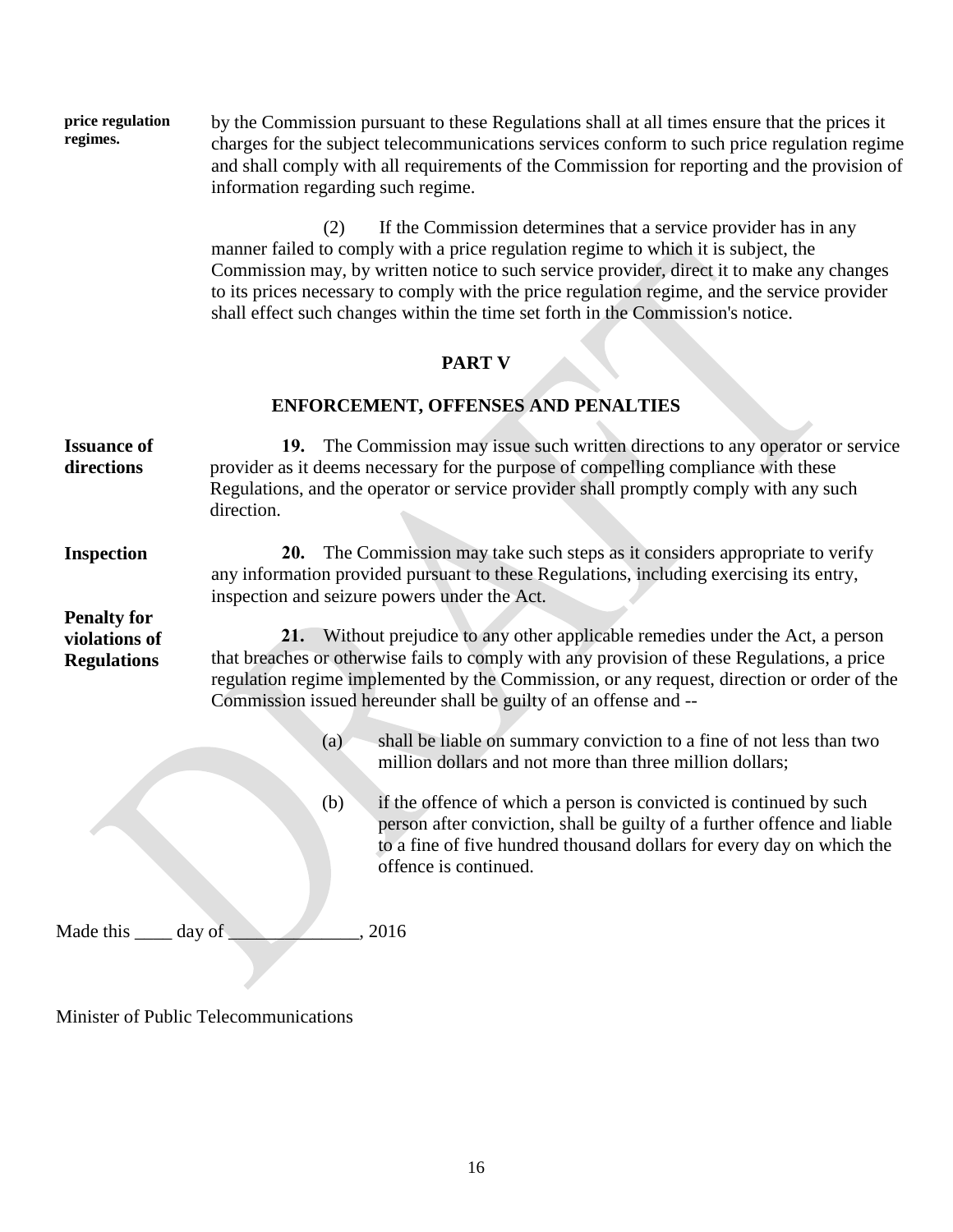### **SCHEDULE A**

### **MARKETS FOR TELECOMMUNICATIONS SERVICES**

A market may be identified by the Commission, in the manner provided for in paragraphs 8 and 9**,** from any telecommunications service or any group of telecommunications services, as follows:

### **1. Retail services**

#### **(a) Fixed public telecommunications services**

residential narrowband (voice) access residential broadband access business narrowband (voice) access business broadband access public payphones local and national long distance calls for residential customers local and national long distance calls for business customers local and long distance calls to mobile subscribers international long distance calls for residential customers international long distance calls for business customers narrow band (dial up) Internet for residential customers narrow band (dial up) Internet for business customers broadband Internet for residential customers broadband Internet for business customers leased lines data transmission

#### **(b) Mobile public telecommunications services**

voice calls messaging services narrowband Internet broadband Internet roaming

#### **(2) Wholesale services**

#### **(a) Fixed public telecommunications services**

call origination call termination call transit unbundled local loops (narrow band) unbundled local loops (broadband) domestic leased line capacity and termination (wireline or wireless)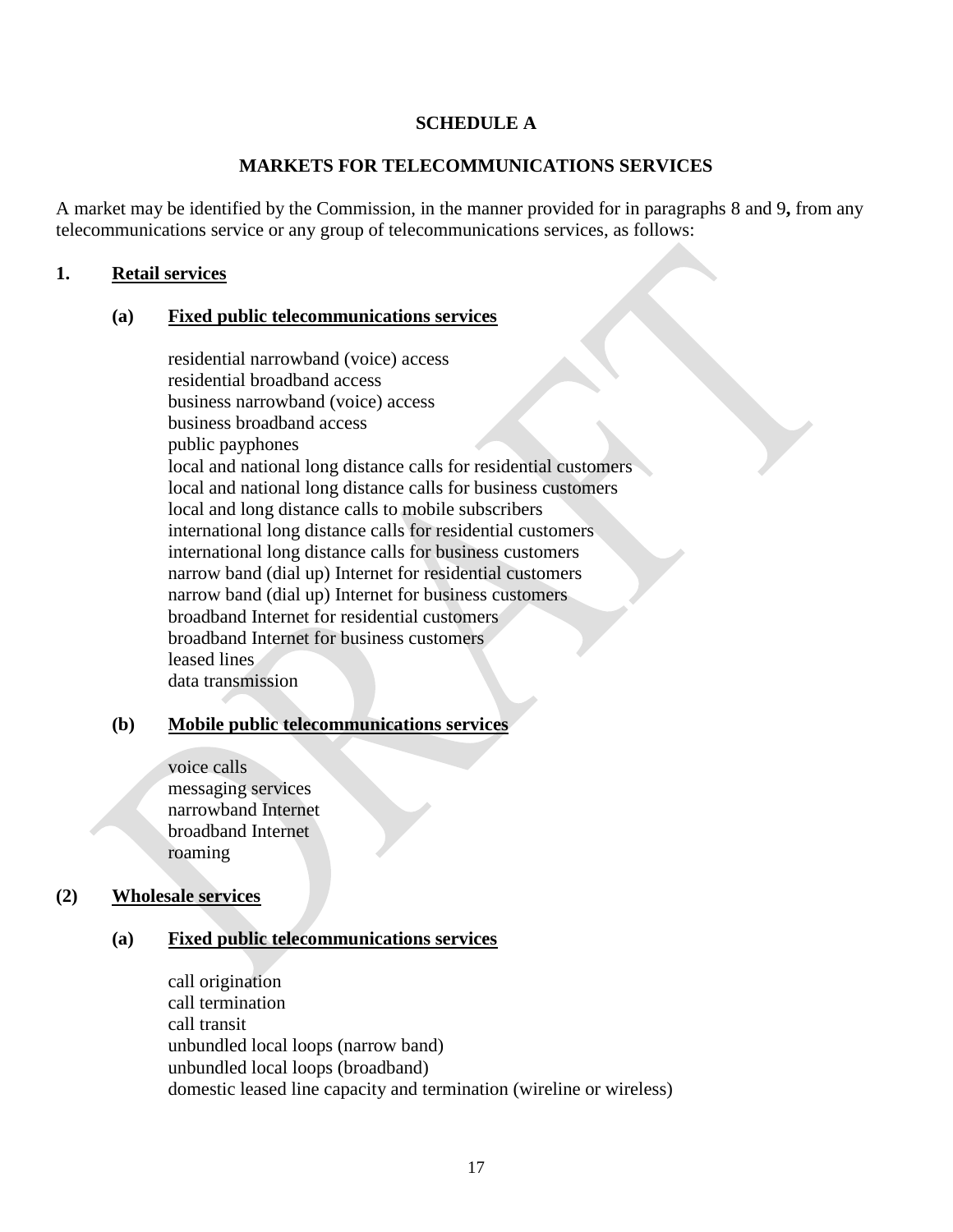international leased line capacity and termination (wireline or wireless) IP transit

# **(b) Mobile public telecommunications services**

access and call origination domestic and international call termination international roaming messaging transmission and distribution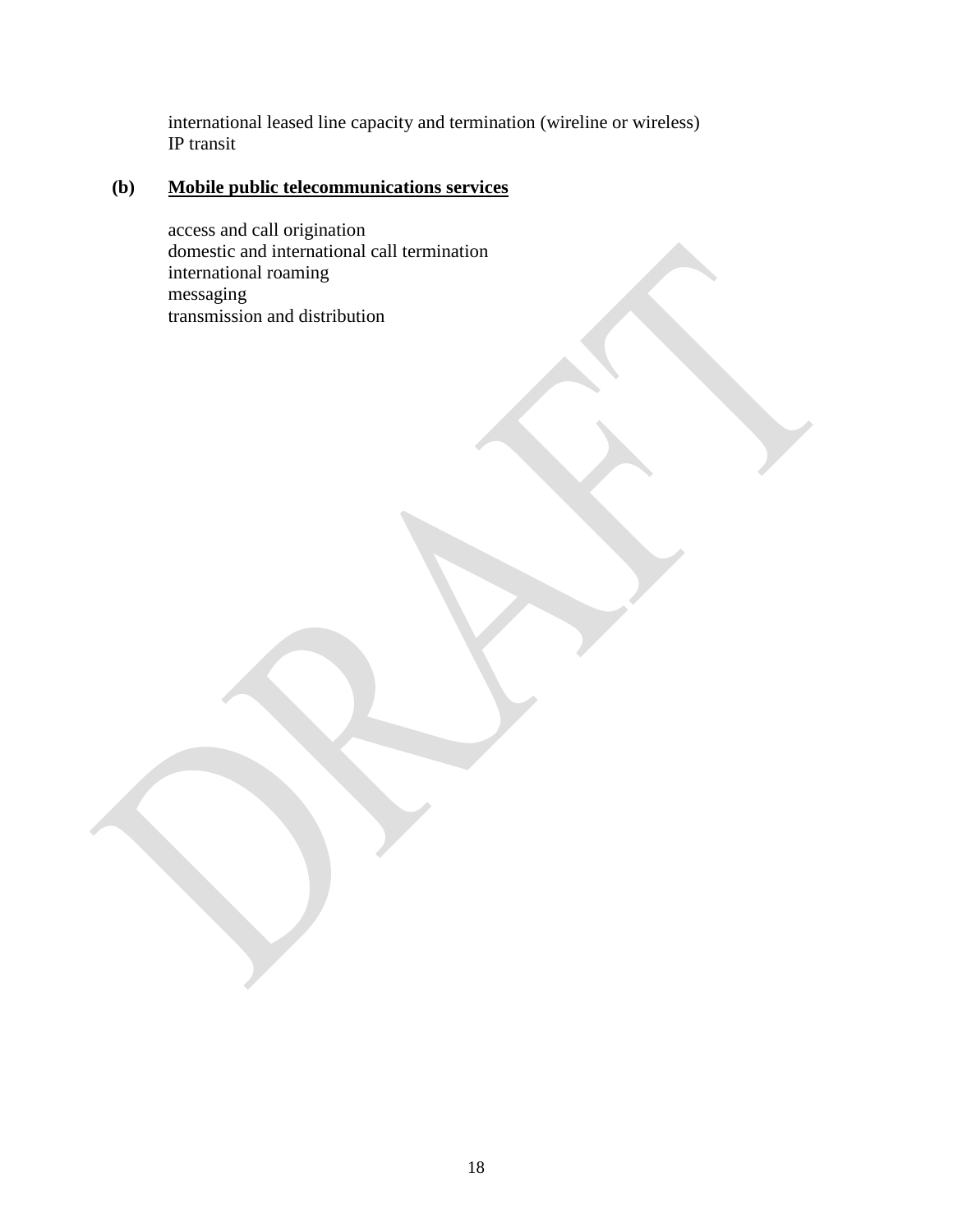## **SCHEDULE B**

# **PRICE CAP REGIMES**

#### **I. Establishment of price cap regimes**

The Commission shall establish price caps for each price cap basket defined in accordance with this Schedule, to allow annual average price changes in each such price cap basket less than or equal to the difference between the price cap index (PCI) for that year adopted in accordance with this Schedule, and adjusting efficiency factors determined by the Commission in accordance with this Schedule.

#### **II. Determination of price cap baskets**

In establishing price cap baskets, the Commission shall take the following factors into consideration:

- (a) The degree of flexibility that the service provider will have to change prices in the price cap basket;
- (b) Homogeneity and the degree of suitability of the price cap services in the price cap basket;
- (c) The need to define sub-baskets where appropriate;
- (d) The need to prevent anti-competitive pricing behaviour within the price cap regime by setting sub-caps, and as appropriate price floors, for certain price cap services within a price cap basket or any other type of restriction where appropriate;
- (e) The level of competition that exists in the provision of the price cap services to be regulated under the price cap regime; and
- (f) Design simplicity and practicability.

#### **III. Determination of initial prices**

(a) In determining the initial prices of the price cap services in each price cap basket, the Commission may take into account the extent to which the service provider is earning a reasonable, or unreasonably high, rate of return and no less than its weighted average cost of capital in the relevant price cap basket based on revenues generated from price cap services in such basket.

(b) If the service provider's revenues are not sufficient or it is earning unreasonably high profits, the Commission may determine the extent to which adjustments should be made to the price cap regime to enable the service provider to adjust prices within the terms of the price cap regime, such that it achieves a reasonable return, or determine the extent to which existing prices should be adjusted immediately to address any unreasonably high profits.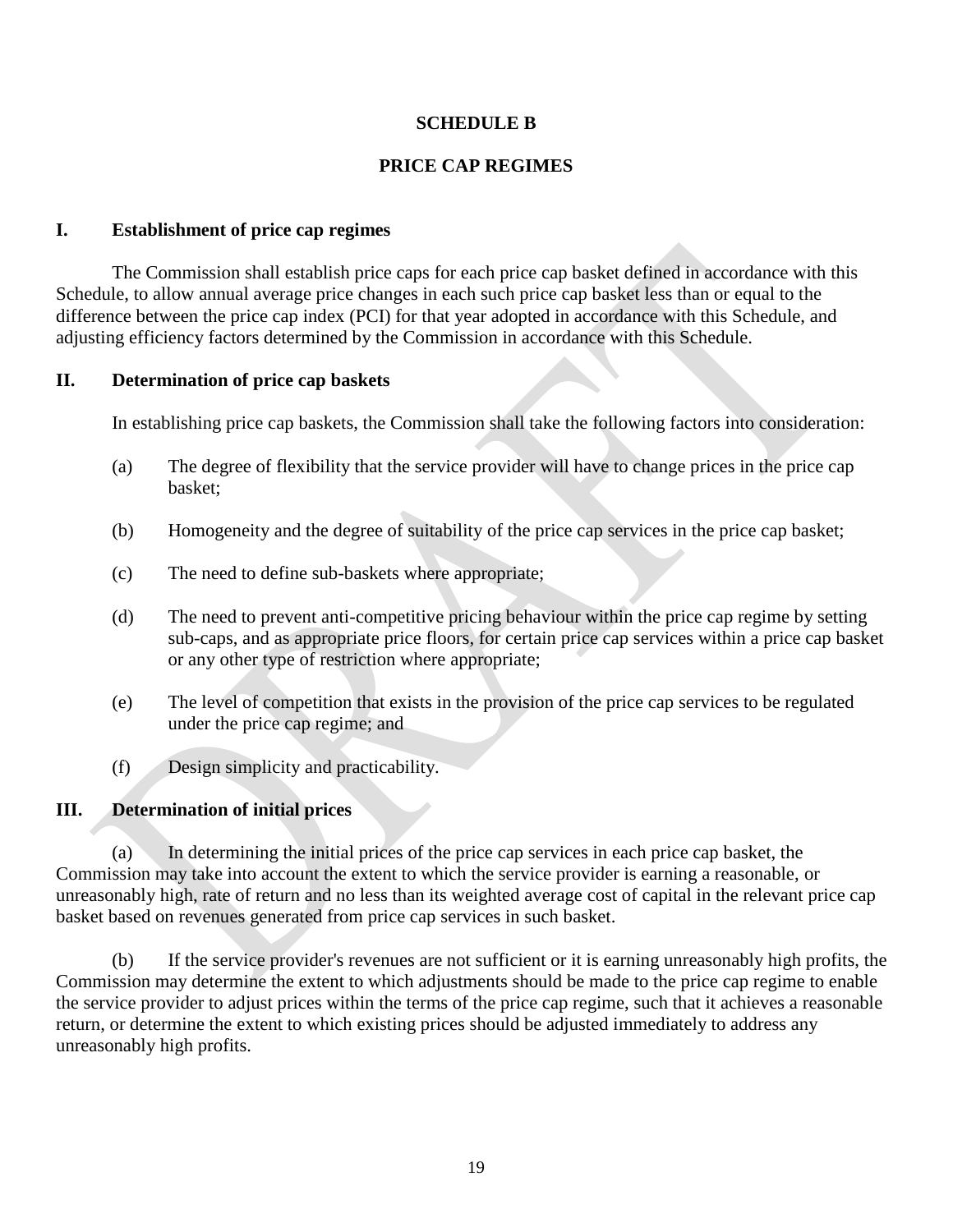(c) In setting the initial prices for price cap services, the Commission may take into account a transition period required to rebalance prices and during which prices will be adjusted over a determined period of time to reach a target level at the end of the transition period.

## **IV. Price cap formula**

The Commission shall establish a price cap regime for price cap services based on the following price cap formula, to measure the maximum allowable average price for all price cap baskets, effective for the price cap periods set forth in paragraph VIII:

$$
PCI_{t} = \qquad PCI_{t-1}(1 + IF - X \pm Z \pm Q)
$$

where --

- PCI  $<sub>t</sub>$  = the maximum allowable average price level for all price cap baskets relevant to the</sub> service provider whose prices are to be regulated, at the beginning of price cap period t.
- $PCI_{t-1}$  = the maximum allowable average price level of all price cap baskets relevant to the service provider whose prices are to be regulated, at the beginning of the previous price cap period. The Commission shall set the value of the price cap index in the base year at 100.
- $IF =$  the inflation factor which, in the discretion of the Commission, may be the Retail Price Index, the Consumer Price Index, the Producer Price Index or any other index that the Commission may consider appropriate for measuring the change in the input cost to the service provider in the circumstances.
- X *t* the "X factor," which is the expected productivity or efficiency factor for the price cap period t, to be determined by the Commission using financial models, productivity models and/or benchmarks as provided for in paragraph V, and which shall be –
	- (a) the basis for the maximum rate at which prices within each relevant price cap basket are permitted to change during the relevant price cap period; and
	- (b) an estimate of the service provider's expected productivity increase over the price cap period, which shall be calculated in a manner that ensures that the service provider obtains a reasonable rate of return on the provision of the price cap services included in the price cap basket.
- Z *t* = "Z factor," which represents exogenous positive or negative changes in costs to the service provider that are not captured by changes in conventional inputs (such as labor, capital, and raw materials) and that are beyond the service provider's control for the price cap period t, including changes in tax rates, regulatory fees and other government surcharges but only to the extent that any of such taxes, fees and surcharges is actually imposed upon the relevant service provider.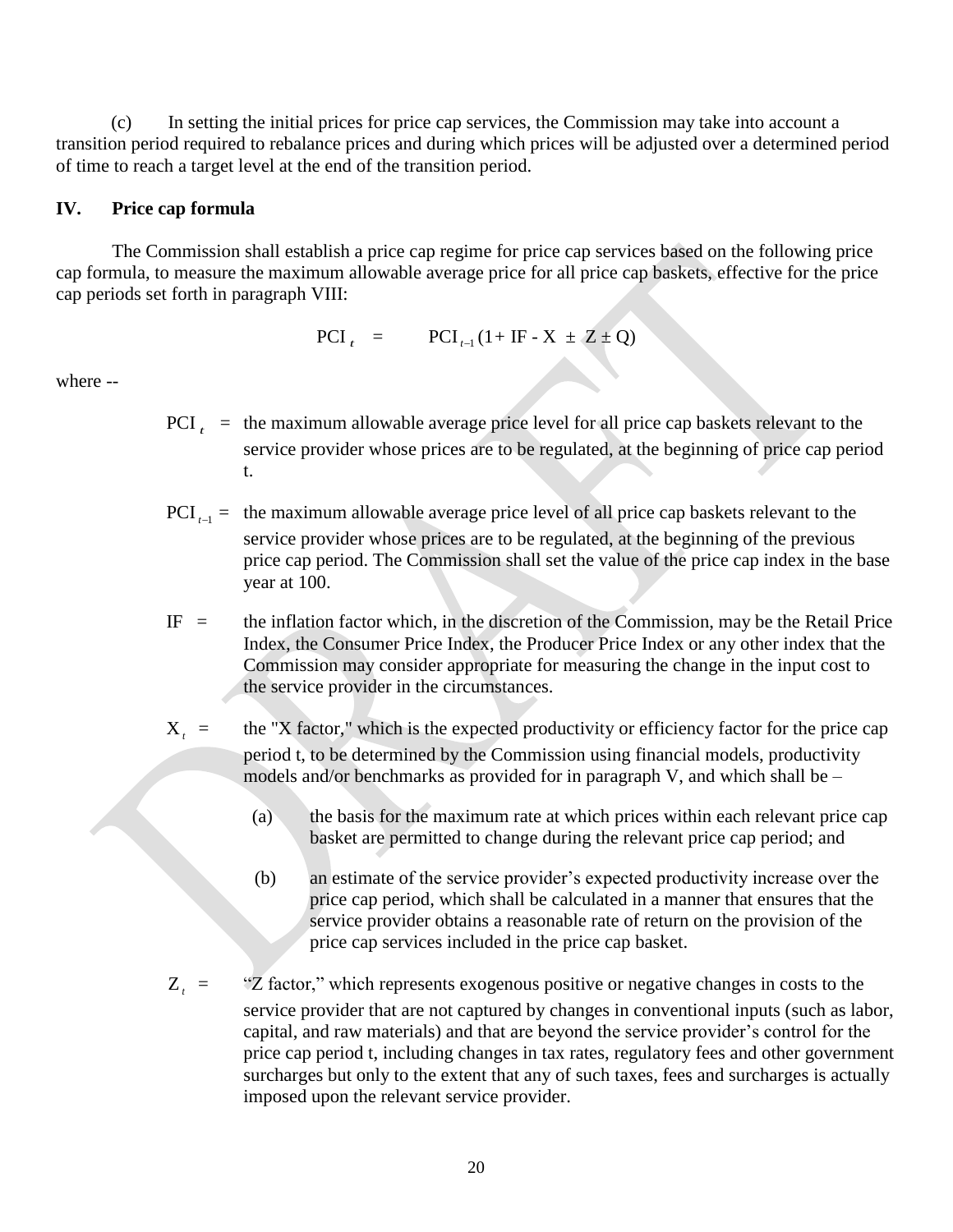$Q_t =$ *ta* to factor," which is the quality of service factor that shall apply to the price cap basket and which shall be consistent which any quality of service obligations to which the service provider is subject for the price cap period t.

#### **V. Determining the X factor**

The Commission may use one or a combination of the following methods to determine the X factor:

- (a) financial models, which calculate the price changes needed to provide the service provider with a reasonable rate of return over the control period;
- (b) productivity models, which calculate the efficiency improvements made over recent years, and may be used for future price controls;
- (c) international benchmarks, where X factors in comparable countries are used as a basis for determining the productivity factor for Guyana.

#### **VI. Assessing Compliance**

(a) The Commission shall use the following actual price index (API) formula to monitor compliance for each price cap basket. The API for any given price cap basket "k" shall be:

$$
API_t^k = API_{t-1}^k \times \left[1 + \sum_{i=1}^n \left[\frac{p_{i,t}^k - p_{i,t-1}^k}{p_{i,t-1}^k} \times \frac{r_{i,t-1}^k}{R_{t-1}^k}\right]\right]
$$

#### Where

- API *t k*  = the actual price index or actual average prices charged or to be charged by the operator or service provider subject to the price cap regime, for basket k after the proposed price change
- $API_{t-1}^k$  = the actual price index for basket k based on existing prices. The Commission shall set the value of the actual price index in the base year at 100.
- $p_i^k$ *i*,*t*  $=$  proposed price of price cap service i in price cap basket k, in price cap period t
- $p_i^k$  $i$ , $t-1$ = existing price of price cap service i in price cap basket k, during price cap period t-1

 $\mathbf{r}^{\;k}_{\;i}$  $i$ , $t-1$ = revenue generated by price cap service i in price cap basket k, based on existing prices during period t-1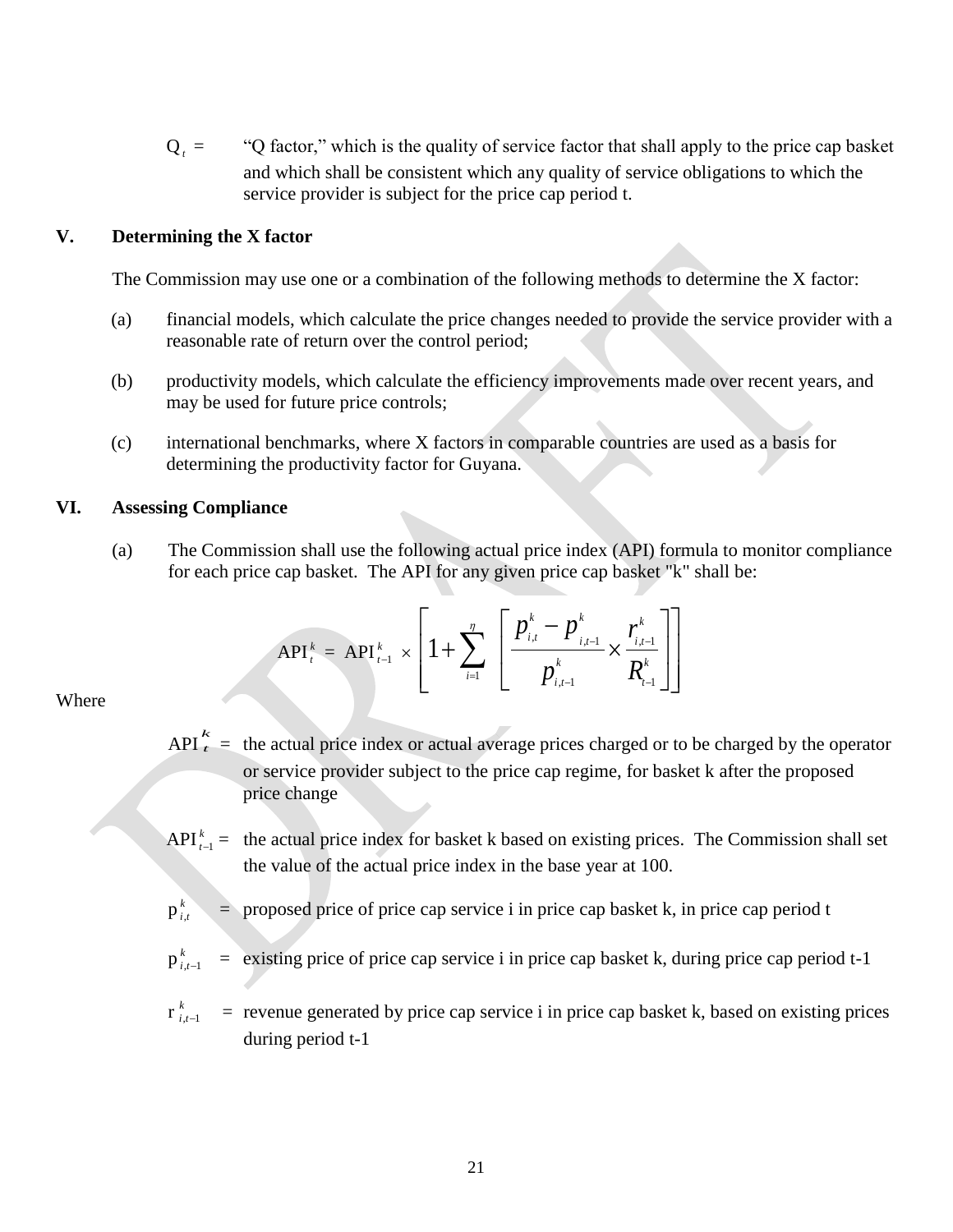- $\mathbf{R}^{\:k}_{\:t}$  $t-1$  = total revenue from all price cap services in price cap basket k, based on existing prices during period t-1
- $n =$  the number of price cap services in basket k

(b) An operator or service provider subject to a price cap regime shall be considered to be compliant with such regime with respect to basket k if:

> $\text{PCI}_t \geq \text{API}_t^{\wedge}$ *k*

# **VII. Carryover headroom**

(a) The Commission may, where it, in its sole discretion, considers it appropriate, allow an operator or service provider subject to a price cap regime to implement a price change that exceeds the permitted increase for a given year, where such increase is warranted because the operator or service provider opted not to implement an increase in a previous year.

(b) An operator or service provider must request consideration under subparagraph (a) in writing, and the Commission may make its approval (if any) subject to such reasonable conditions as it considers appropriate.

## **VIII. Duration of price cap regimes**

Subject to paragraph 16, the price cap period for price cap regimes established by the Commission shall be –

- (a) three years, in the case of price cap regimes implemented pursuant to section  $38(3)(a)$  or (b) and paragraph 4(3)(a) or (b), unless the Commission determines that a different price cap period is necessary to ensure stability and accommodate changing conditions in the market for the relevant price cap services; and
- (b) in the case of price cap regimes implemented under section  $38(3)(c)$  and paragraph  $4(3)(c)$ , for such period that the Commission determines is necessary to ensure that the anti-competitive cross-subsidisation or other anti-competitive or unfair competition has definitively ceased.

# **IX. Administration of price cap regimes**

In connection with the implementation of a price cap regime, the Commission shall establish such requirements as it deems appropriate to ensure the effective administration of the price cap regime in a fair, efficient, transparent and non-discriminatory manner, including –

(a) requirements, in addition to those set forth in these Regulations, for the service provider to notify the Commission and users of changes in the prices subject to the price cap regime;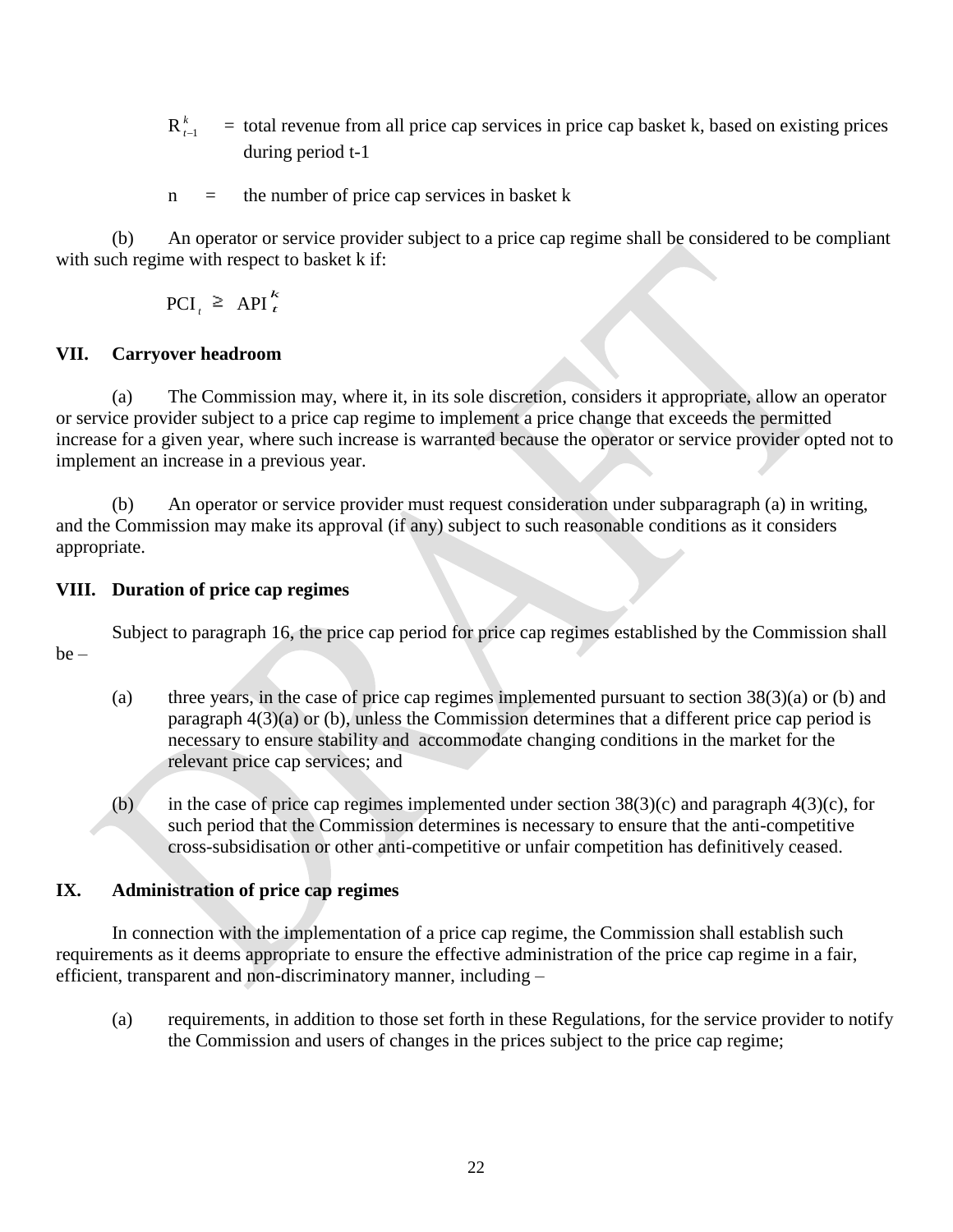- (b) requirements for the service provider to make periodic submissions of information to the Commission, for the purpose of assessing the service provider's compliance with the price cap regime;
- (c) any limitations on promotional offers for the price cap services subject to the price cap regime; and
- (d) requirements for the service provider to submit any data required by the Commission to assess the effectiveness of the price cap regime.

23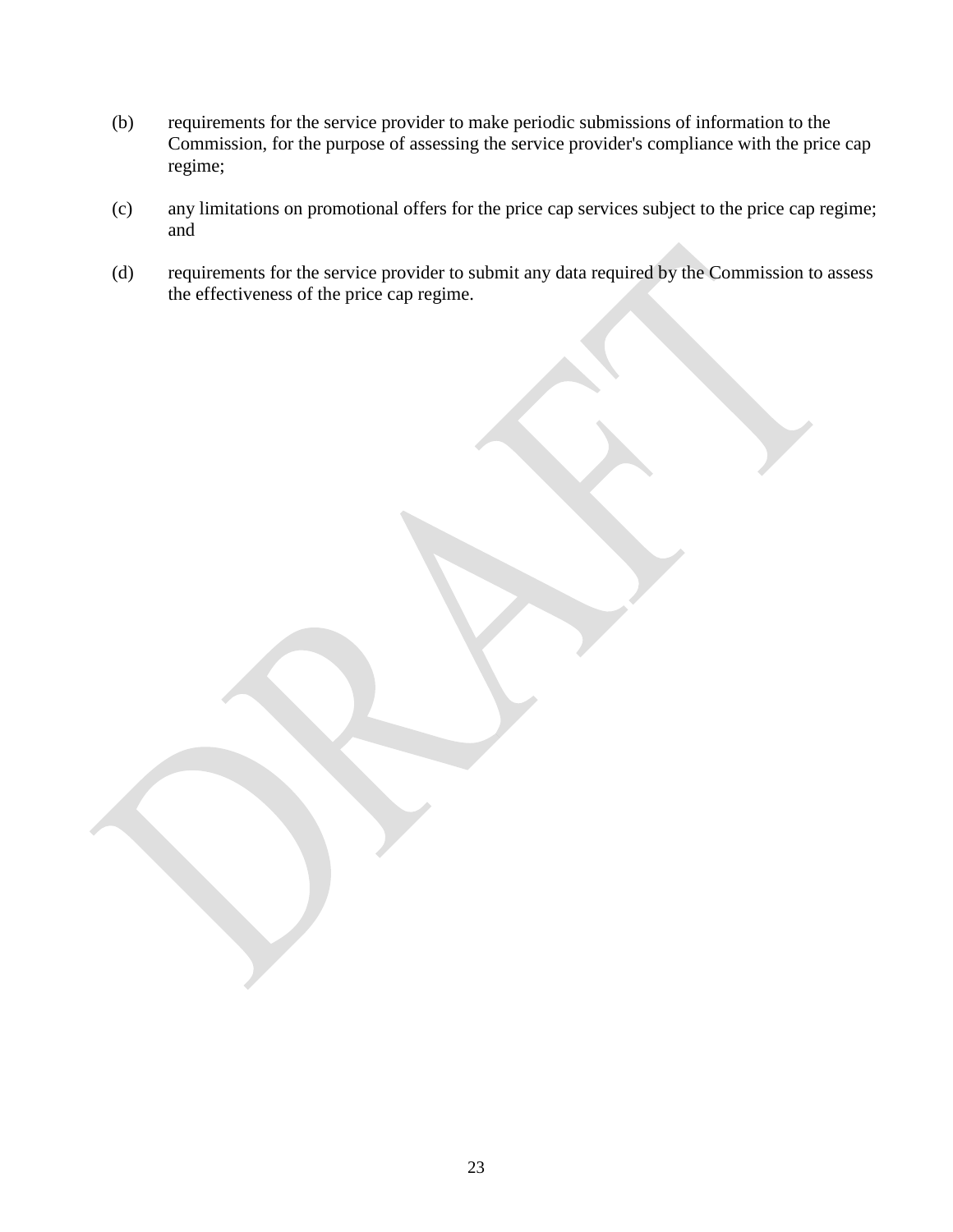### **SCHEDULE C**

## **RETAIL-MINUS REGIMES**

## **I. Application of retail-minus regimes**

Subject to paragraph 12, the Commission may apply a retail-minus regime to a single set or a combination of telecommunications services, depending upon the extent to which --

- (a) the costs of telecommunications services in a combination are similar;
- (b) the operator or service provider could price squeeze or behave in an anti-competitive manner while complying with the retail-minus regime; or
- (c) there is competition in the relevant retail service market between the operator or service provider and its competitors to which it is providing the relevant wholesale service.

#### **II. Retail-minus formula**

The Commission shall establish any retail-minus regime based on the following retail-minus formula, effective for such period as the Commission may determine:

| $P_w =$      | $P_r - c$                                                                                                             |
|--------------|-----------------------------------------------------------------------------------------------------------------------|
| where        |                                                                                                                       |
| $P_{w}$      | Retail-minus derived wholesale price                                                                                  |
| $P_r$        | Retail price                                                                                                          |
| $\mathbf{C}$ | the incremental cost of providing the retail service minus<br>the incremental cost of providing the wholesale service |

#### **III. Selection of retail price**

In selecting the retail price for use in the retail-minus formula, the Commission --

- (a) may use promotional, special or discounted retail prices, if such prices exist within the market for more than half of the period under review, but shall otherwise use the average price of the retail service over the period under review;
- (b) may use a retail price even if it is not for a pure resale product of the wholesale telecommunications service, but in such circumstances shall subtract any exorbitant profits from the retail price before it is used in the retail-minus formula;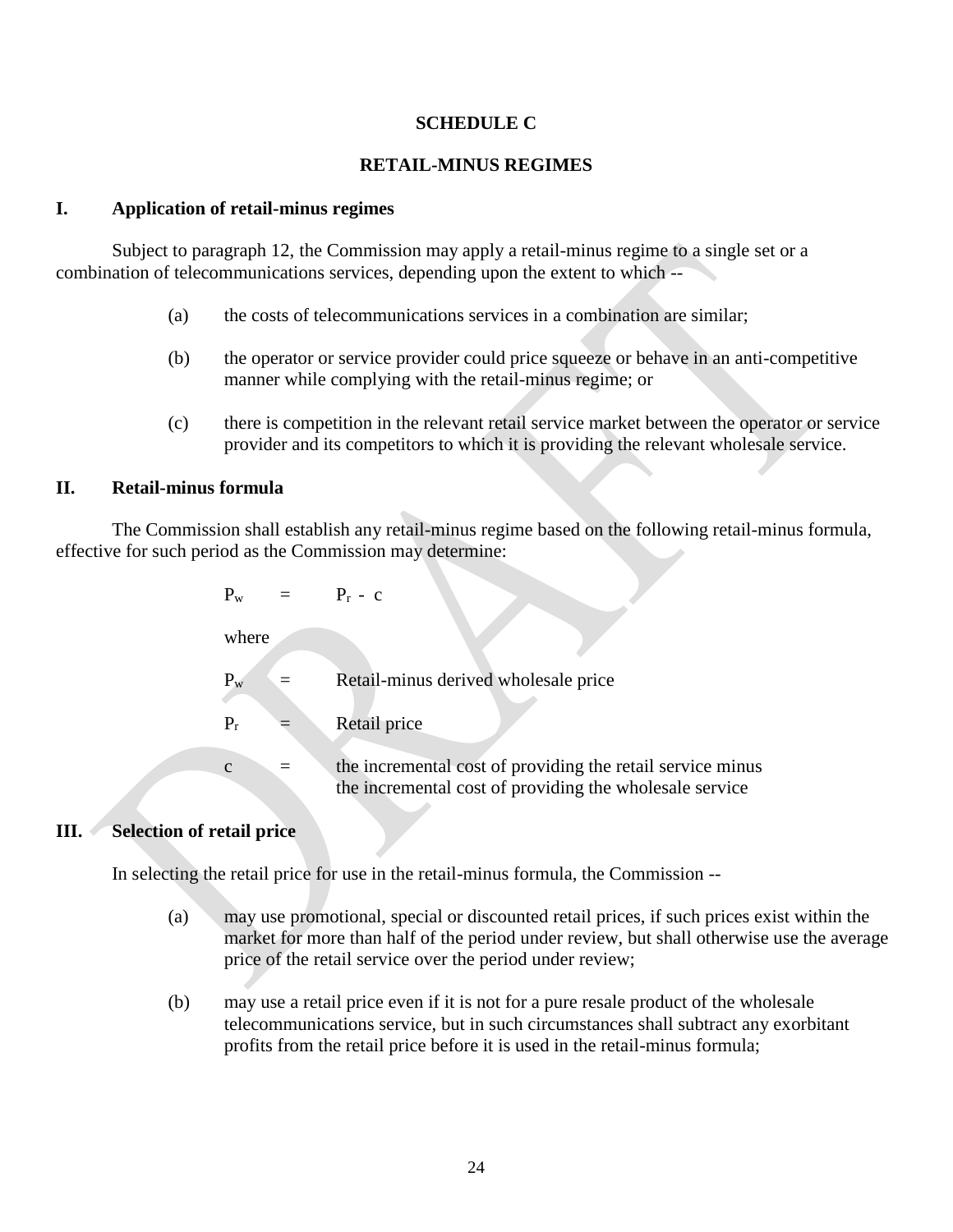- (c) shall, in determining the retail costs to be included in the retail-minus formula, seek to use costs that are most reflective of efficient costs; and
- (d) shall use a retail price that would ensure that the service provider receives a rate of return no less than its weighted average cost of capital.

# **IV. Determining the "minus"**

(1) In determining the incremental cost of providing the retail service, the Commission may exclude those costs associated with --

- (a) retail product management and product development;
- (b) sales, marketing and advertising;
- (c) customer care costs;
- (d) number services;
- (e) general support or any other overheads that could be attributed to retail services; and
- (f) billing and collection costs (including bad debt).

(2) In determining the incremental cost of providing the wholesale service, the Commission may include those costs associated with wholesale billing or any other administrative cost and investment costs incurred in providing the wholesale service, and shall determine the extent to which such costs should be recovered from the service provider's wholesale and retail customers to the extent to which retail customers would benefit from competition for the relevant telecommunications service.

(3) The Commission shall, in its discretion, determine the manner is which the term "c" in the retailminus formula is to be expressed based upon the underlying cost structures of the telecommunications services under consideration, such that there is minimum potential for anti-competitive behaviour while complying with the retail-minus regime.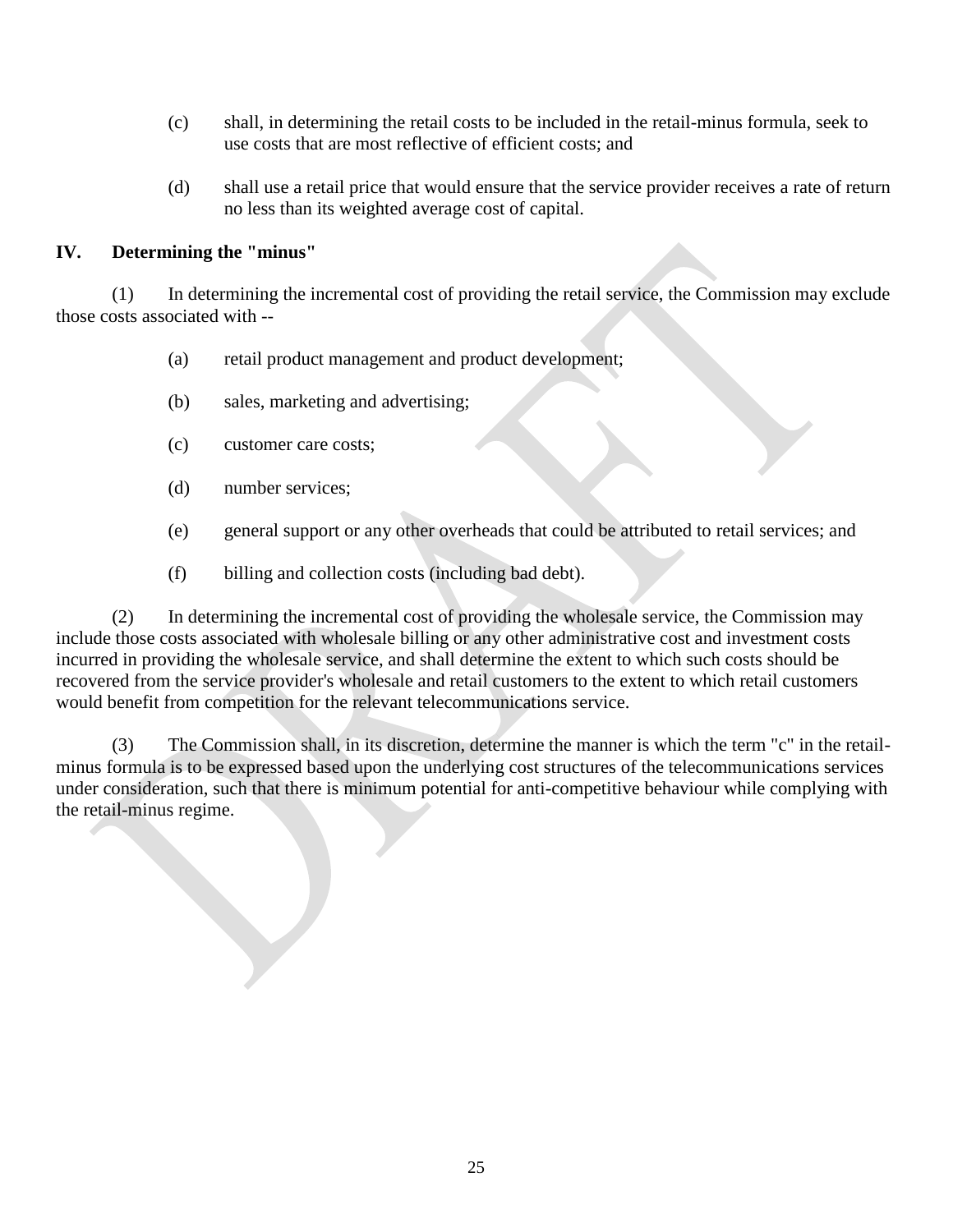#### **SCHEDULE D**

#### **RATE OF RETURN REGIMES**

#### **I. Rate of return formula**

Whenever the Commission determines that the application of a rate of return regime is required pursuant to paragraph 12(b), it shall implement such regime on the basis of the following rate of return formula:

$$
R = B \times r + E + d + T
$$

where

| R            | the revenue requirement                                                                                                                                                                                                                            |
|--------------|----------------------------------------------------------------------------------------------------------------------------------------------------------------------------------------------------------------------------------------------------|
| B            | the rate base or the amount of capital or assets the service<br>provider must use to provide the telecommunications service under<br>consideration                                                                                                 |
| $\mathbf{r}$ | allowed rate of return or the cost the service provider incurs<br>to finance its rate base, including debt and equity, and shall<br>be no less than the service provider's weighted average cost<br>of capital                                     |
| E            | operating expenses, including the costs of items such as<br>supplies, labour (except for labour used for facilities under<br>construction), and items for resale that are consumed by the<br>service provider's business in a short period of time |
| d            | annual depreciation expense, that is, the annual<br>accounting charge for wear, tear, and obsolescence of<br>facilities                                                                                                                            |
| T            | taxes not counted as operating expenses and not directly<br>charged to consumers, which may or may not include<br>income taxes, depending upon the accounting rules for<br>income taxes applicable to the service provider                         |
|              |                                                                                                                                                                                                                                                    |

### **II. Calculating the rate base "B"**

In calculating the rate base "B" in the rate of return formula, the Commission shall --

(a) use current cost accounting in determining the cost of facilities in service;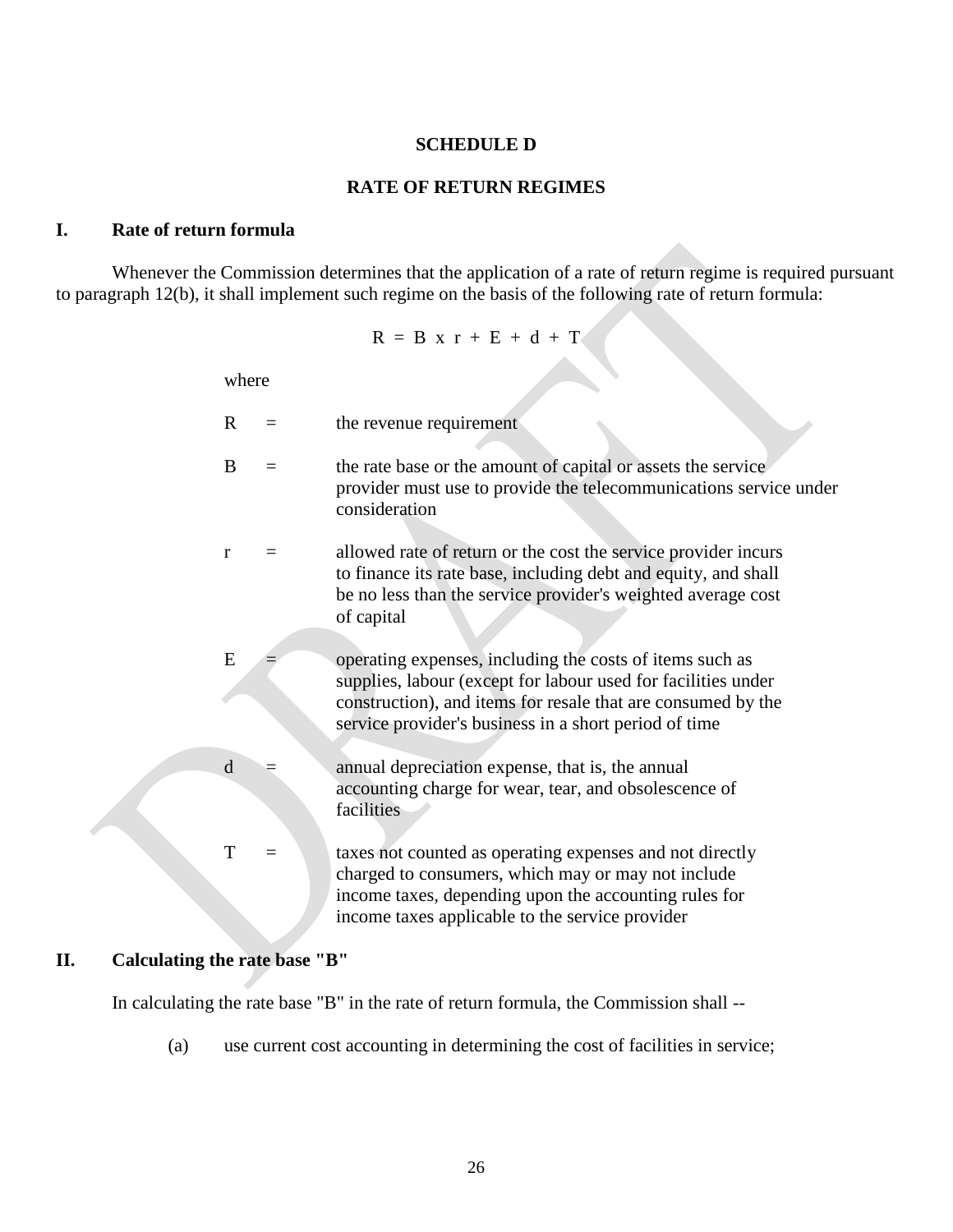- (b) determine a test period that is representative of the periods over which prices will actually change and that is long enough to represent normal operations; and
- (c) determine whether the facilities in service over the test period should be valued based on an average monthly balance, the end of period balance or the average of beginning-of-year and end-of-year balances.

## **III. Other calculations**

The service provider's operating expenditure ("E"), depreciation ("d"), and weighted average cost of capital shall be determined in accordance with the principles of the Commission's costing methodology.